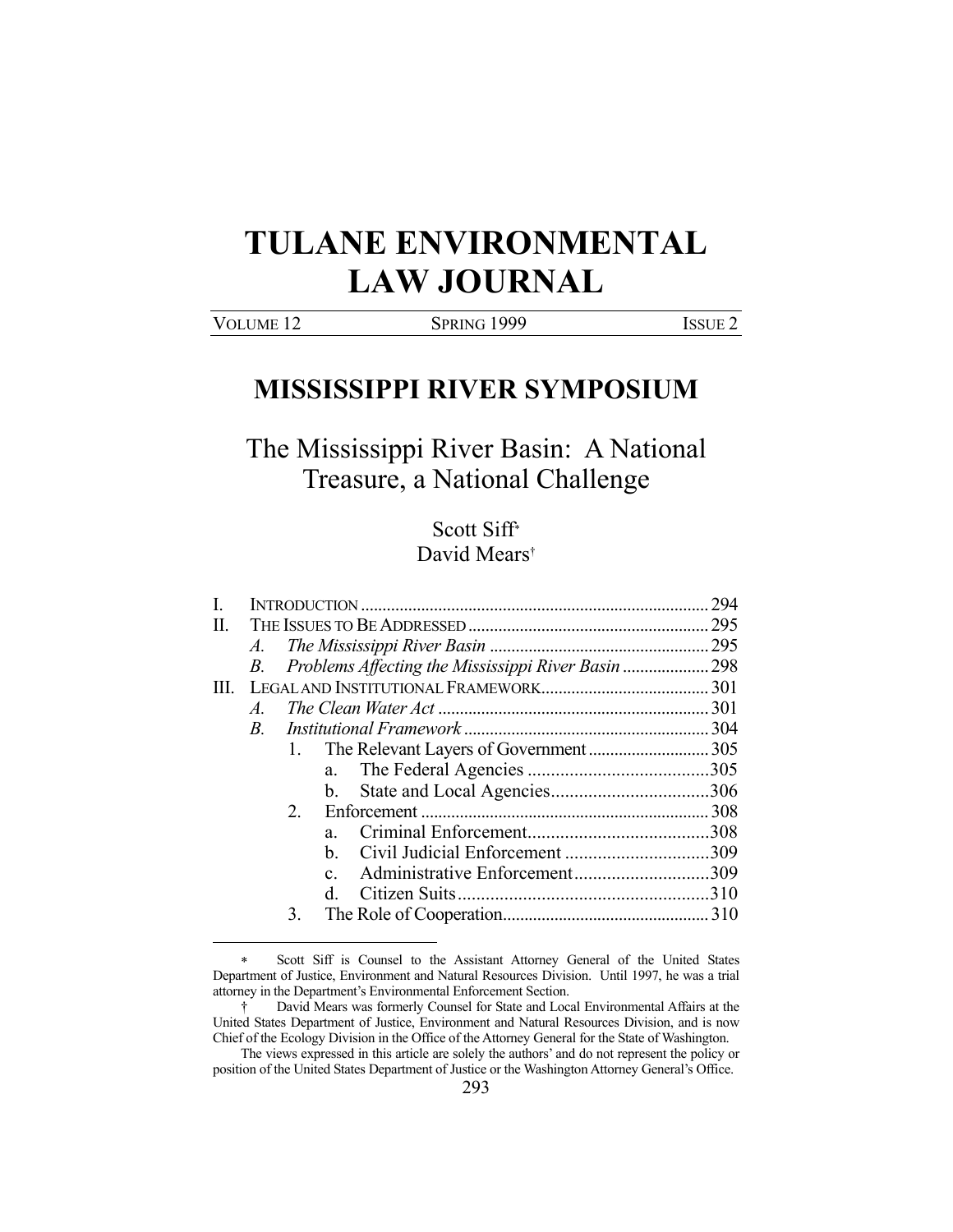|  | B. The Clean Water Action Plan and the Mississippi River |  |
|--|----------------------------------------------------------|--|
|  |                                                          |  |
|  |                                                          |  |
|  |                                                          |  |

*[T]he basin of the Mississippi is the BODY OF THE NATION. All the other parts are but members, important in themselves, yet more important in their relations to this.*<sup>1</sup>

#### I. INTRODUCTION

 At the beginning of his classic book, *Life on the Mississippi*, Mark Twain recounts that a fellow riverboat captain dubbed the Mississippi River "the Great Sewer."2 That was in 1883, before the River was subjected in any significant way to the tons of nutrients, chemical fertilizers, industrial and municipal waste, and pesticides that today flow into the River from homes, lawns, gardens, farms, and businesses. One can only imagine what words Mr. Twain would use to describe the Mississippi today.

 Yet, in spite of the abuses the River has suffered over the years, the Mississippi retains much of its majesty. It continues to be a critical resource to the nation, to the states within its watershed, and to the tens of millions of people who rely on the River for drinking water, fishing, hunting, boating, transportation of goods, and thousands of other commercial and recreational uses. In light of its importance not only to the myriad communities within its watershed, but to the nation as a whole, finding a solution to the environmental issues confronting the River must be a national priority.

 This Article will outline the complex array of problems plaguing the historic Mississippi River Basin, and will then describe two federal initiatives that address those problems on a watershed basis. Part I of the Article begins by describing the importance of the watershed to the nation, and then summarizes the environmental

<sup>1.</sup> MARK TWAIN, LIFE ON THE MISSISSIPPI at xiii (Dodd, Mead, & Co. 1968).

 <sup>2.</sup> *Id.* at 2.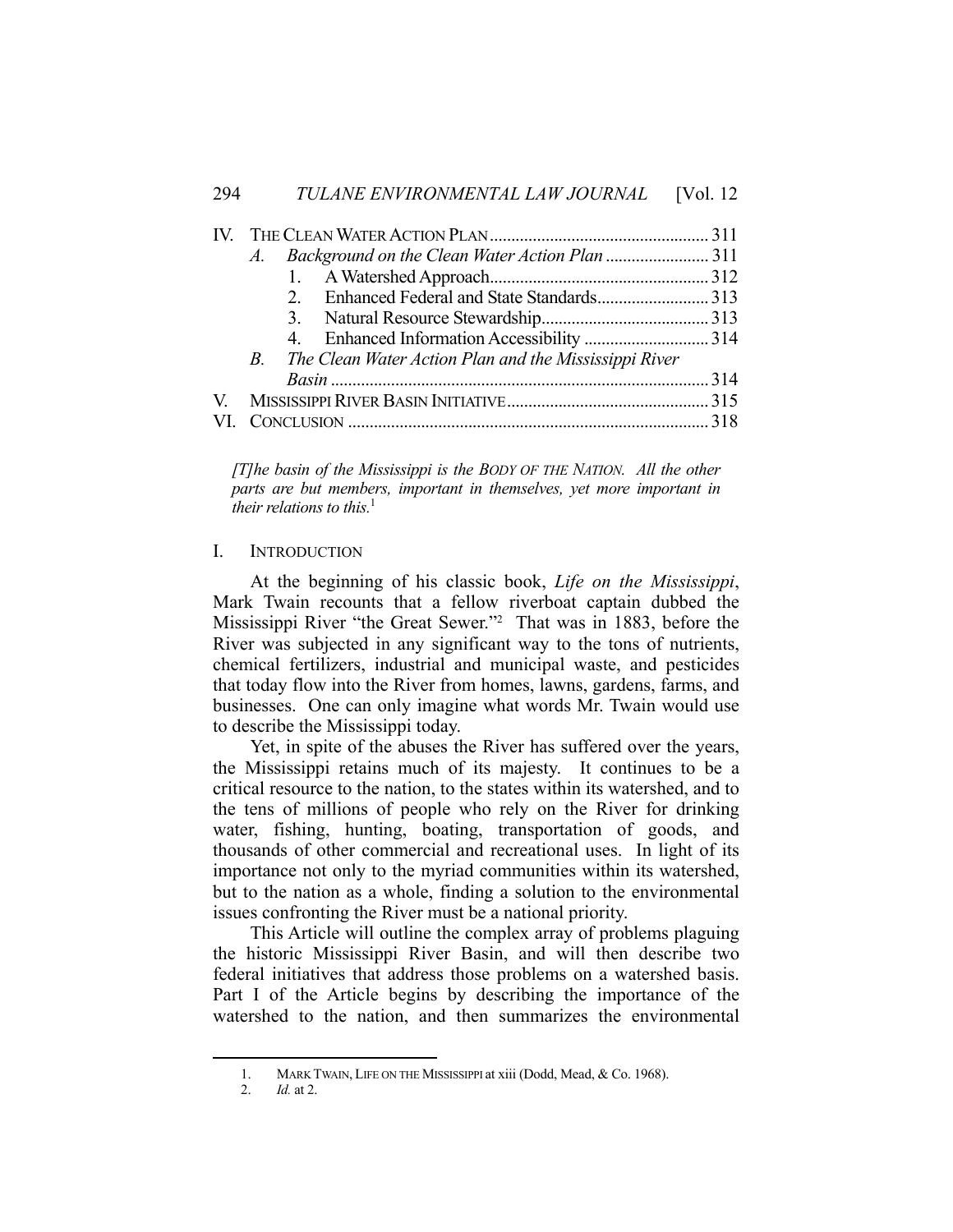threats to the Basin's well-being. Part II discusses the Federal Clean Water Act, the most important legal authority available to the federal government in its efforts to address the problems in the Mississippi Basin. It also describes the ways in which federal and state agencies responsible for addressing the problems in the basin interact, especially in the context of enforcement. Part III outlines the most recent federal initiative—the President's Clean Water Action Plan—to address water pollution issues that have not been, or cannot be, addressed under the Clean Water Act. It then discusses the relevance of that initiative, which structures efforts to address water quality problems on a watershed basis, to the problems in the Mississippi. Finally, part IV describes another federal initiative, the Mississippi River Basin Initiative, that implements the watershed approach of the Clean Water Action Plan in an enforcement context specifically to address pollution in the Mississippi basin.

 Throughout this Article, several things should become clear: first, the size of the river basin and the complexity of its problems challenge, and even to some extent defy, the traditional approaches to addressing water pollution, and second, the only way to address those problems is on a national scale. However, national does not mean just federal. The national effort required to solve the Mississippi's problems cannot succeed without the sustained and committed cooperation of states, tribes, local communities, businesses, and citizens. These efforts, however, must fit into a structure commensurate with the scope and magnitude of the problems. That type of structure is what the Clean Water Action Plan and the Mississippi River Basin Initiative provide. Although these initiatives will not solve the Mississippi's problems, perhaps they can at least, after so many years, allow us to begin to make some tangible progress in our efforts to heal this "body of [our] nation."3

#### II. THE ISSUES TO BE ADDRESSED

#### *A. The Mississippi River Basin*

 Stretching 2,350 miles, from its source in Lake Itasca, Minnesota, to its mouth at the Gulf of Mexico below New Orleans, the Mississippi River is the third longest river in the world.4 The River and its tributaries drain about forty-one percent of the continental United States, approximately 1.2 million square miles—

 <sup>3.</sup> *Id.* at xiii.

 <sup>4.</sup> *See* ANN ROBINSON & ROBBIN MARKS, RESTORING THE BIG RIVER: A CLEAN WATER ACT BLUEPRINT FOR THE MISSISSIPPI 3 (1994).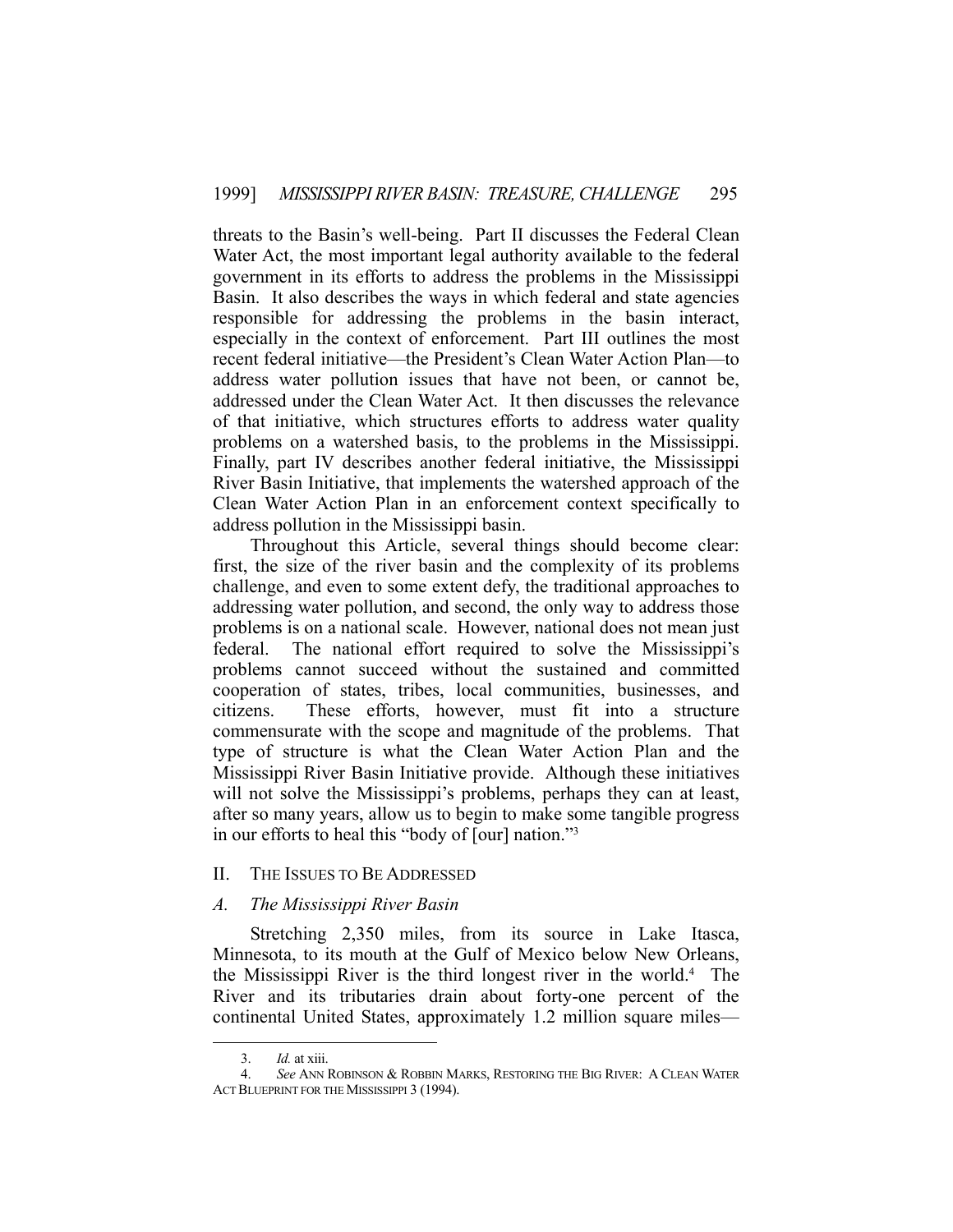the second largest drainage basin of any river in the world.<sup>5</sup> Twentyseven percent of the population of the United States lives within that drainage area.<sup>6</sup>

 The basin, of course, includes numerous rivers besides the mainstream Mississippi itself. When the Mississippi joins the Missouri and Illinois Rivers just above St. Louis, Missouri, the volume of water in the Mississippi doubles; and when the Mississippi intersects the Ohio River at Cairo, Illinois, the volume of water in the Mississippi doubles again.<sup>7</sup> Taken all together, the Mississippi and its tributaries receive waters from significant portions of at least twentyfive states—from Montana to Alabama, Pennsylvania to New Mexico—and parts of Canada.<sup>8</sup>

 The role that the Mississippi River and its tributaries play in sustaining the nation and its resources is enormous. Approximately eighteen million people get their drinking water from the Mississippi or its tributaries.<sup>9</sup> The Mississippi is a migration corridor for forty percent of the waterfowl and shorebirds in North America, and the habitat in which more than 118 species of fish and almost fifty species of mussels are found, including a number of endangered species.<sup>10</sup> The presence of this wildlife is responsible for the more than \$100 million per year that is spent on sport fishing in the Upper Mississippi alone and the \$58 million that is spent every year on waterfowl hunting along the Mississippi River.<sup>11</sup> More than twelve million visitor days are spent on the Mississippi each year, generating revenue along the Upper Mississippi and Illinois Rivers of \$1.2 billion, and creating 18,000 jobs in the boating, fishing, and sightseeing industries.<sup>12</sup>

 Thanks in part to the work of the United States Army Corps of Engineers (the Army Corps), the Mississippi and its tributaries are critical and relatively stable navigational corridors. As early as 1824, Congress authorized work to keep the Mississippi navigational, and

 <sup>5.</sup> *See id.*

 <sup>6.</sup> *See* CONTAMINANTS IN THE MISSISSIPPI RIVER, 1987-92: U.S. GEOLOGICAL SURVEY CIRCULAR 1133, at 10 (Robert H. Meade ed.) (1995) [hereinafter CONTAMINANTS IN THE MISSISSIPPI RIVER].

 <sup>7.</sup> *See id.* at 17.

 <sup>8.</sup> *See id.* at 16.

 <sup>9.</sup> *See* ROBINSON & MARKS, *supra* note 4, at 4.

 <sup>10.</sup> *See* UPPER MISSISSIPPI RIVER CONSERVATION COMM., FACING THE THREAT: AN ECOSYSTEM MANAGEMENT STRATEGY FOR THE UPPER MISSISSIPPI RIVER 3 (1993) [hereinafter UPPER MISSISSIPPI RIVER CONSERVATION COMM.].

 <sup>11.</sup> *See* ROBINSON & MARKS, *supra* note 4, at 6. This area includes the stretch of the river above Cairo, Illinois.

 <sup>12.</sup> *See* UPPER MISSISSIPPI RIVER CONSERVATION COMM., *supra* note 10, at 3.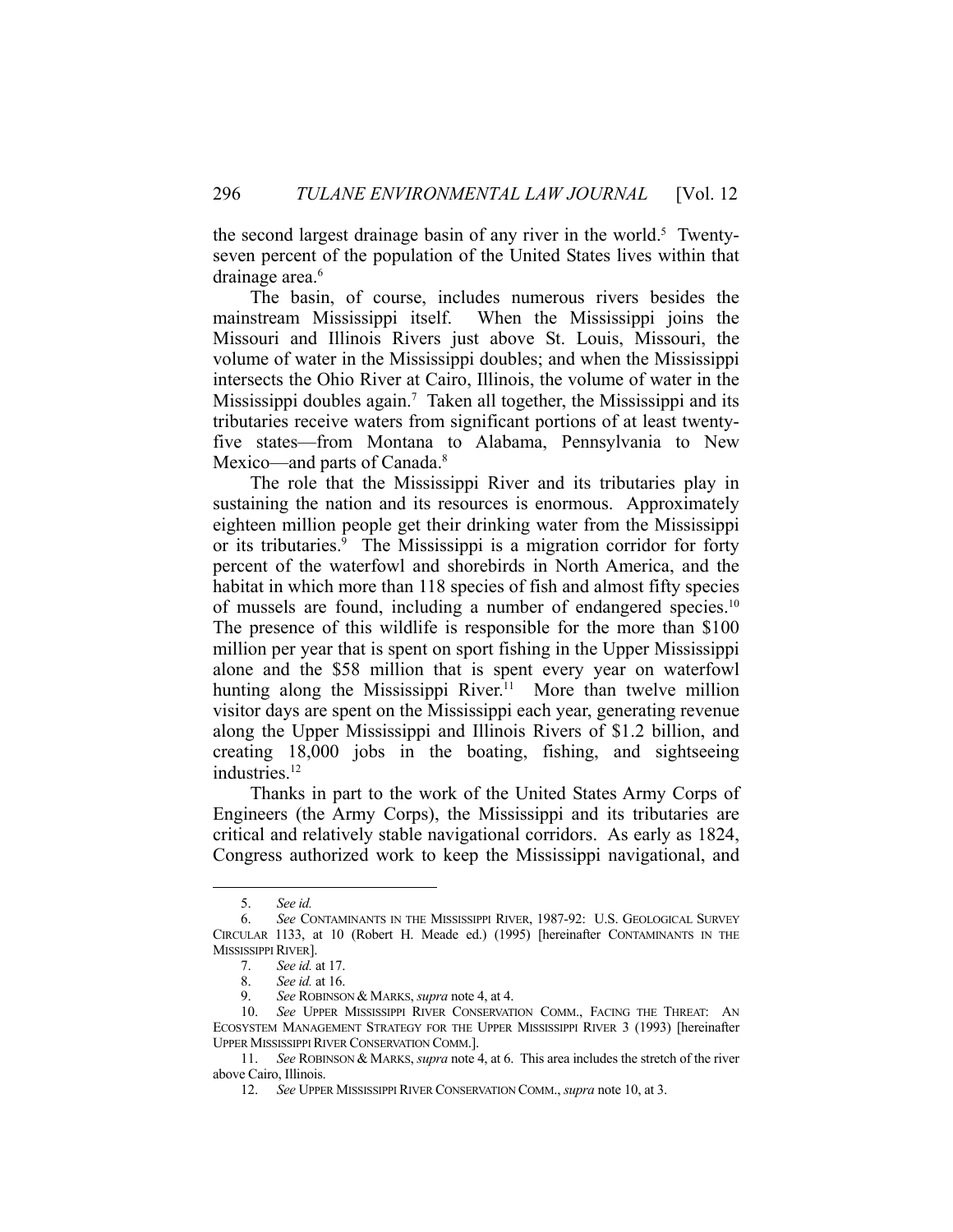by 1878 Congress was funding Army Corps construction of a large system of dams to help maintain a four and one half foot shipping channel in the river.<sup>13</sup> Over the course of the twentieth century, Congress authorized the construction of thousands of restraining structures along the River, including locks, dams, levees, and dikes, to assure the reliability of the River as a nine-foot deep navigational corridor, and to inhibit the River's tendency to meander and flood.<sup>14</sup> By 1980, 126 million tons of commodities, particularly grain, coal, chemicals, and petroleum products, were being shipped along the River, and that number has continued to grow.15

 The significance of the River can be gauged at least in part by the disruption that was caused to the people who live in the Mississippi River Basin by the Great Flood of 1993. The flood covered 15 million acres in nine states and forced the evacuation of 54,000 people.<sup>16</sup> Total direct damages from the flooding are estimated at \$15-20 billion.17 The estimates of indirect costs are less precise, but these costs must be certainly very large as well. The towing industry alone estimated that it lost at least \$3 to 4 million daily because barge traffic was halted, and that figure does not include the losses incurred by the agricultural and business interests that were either unable to ship or forced to scramble to find alternative transport.18 Many farmers lost their entire 1993 harvest, along with massive volumes of topsoil. The fertilizer and other pollution that was washed into the River, and eventually into the Gulf of Mexico, caused massive algal blooms in the Gulf and significantly affected the coastal ecosystem along Louisiana, around Florida, and up the eastern seaboard to at least as far north as North Carolina.<sup>19</sup> In Iowa alone, tens of thousands of people could not work because there was insufficient uncontaminated water for the ordinary activities of life.<sup>20</sup> Across the Mississippi River Basin, nearly 500,000 individuals had no drinkable water.<sup>21</sup>

 <sup>13.</sup> *See id.* at 4.

 <sup>14.</sup> *See id.* at 4-5.

 <sup>15.</sup> *See* ROBINSON & MARKS, *supra* note 4, at 6.

 <sup>16.</sup> *See* NATIONAL OCEANIC & ATMOSPHERIC ADMIN., U.S. DEP'T OF COMMERCE, SPECIAL NOAA REPORT: COASTAL OCEANOGRAPHIC EFFECTS OF SUMMER 1993 MISSISSIPPI RIVER FLOODING 24 (Michael J. Dowgiallo, ed., 1994).

 <sup>17.</sup> *See id.*

 <sup>18.</sup> *See id.* at 25.

See id. at 30-76.

 <sup>20.</sup> *See id.* at 24-27.

 <sup>21.</sup> *See* NATIONAL FISH AND WILDLIFE FOUND., THE MISSISSIPPI RIVER INITIATIVE PART II: AFTER THE FLOOD 1 (1994).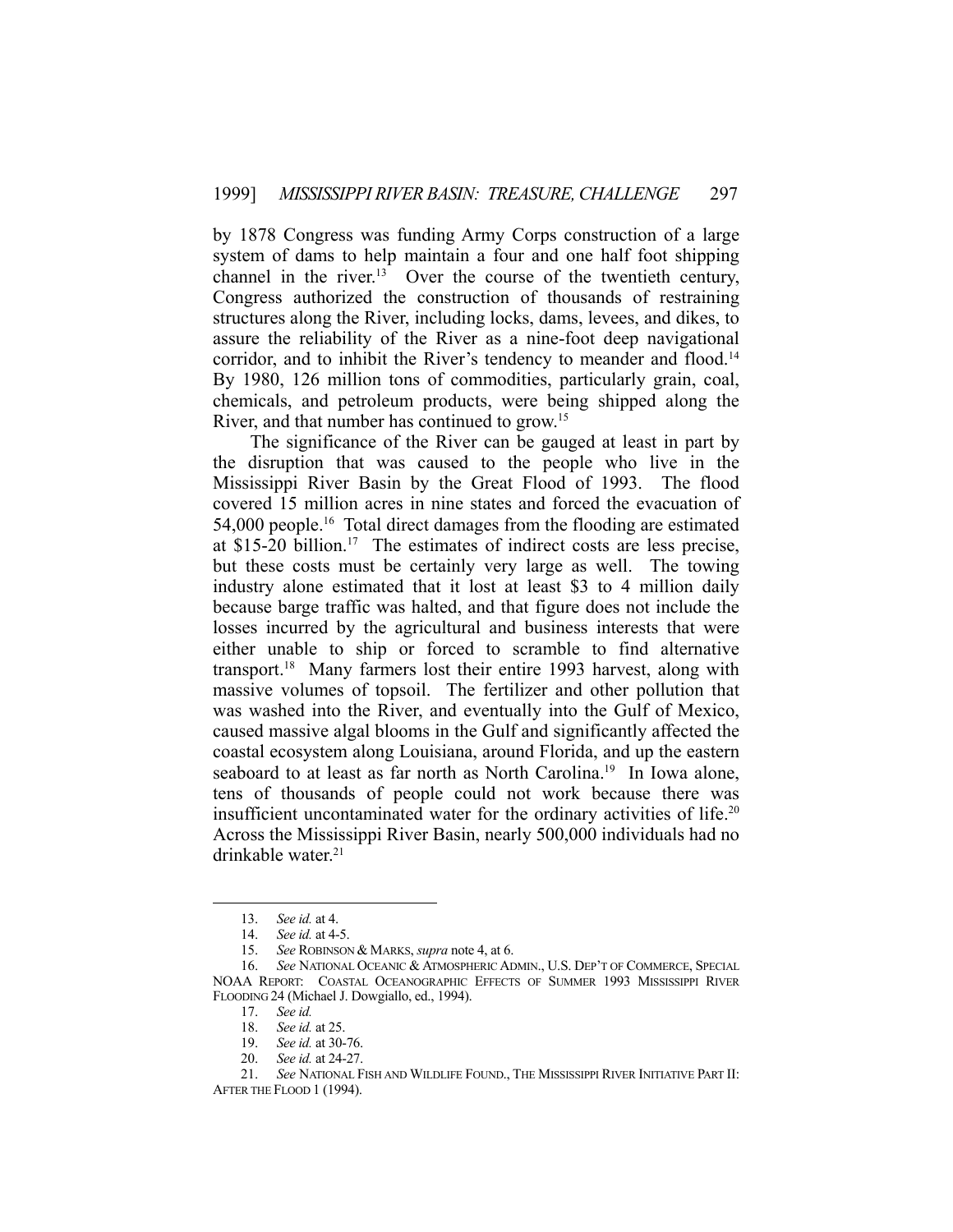None of these measures of the River's importance, however, begins to quantify the value of the River as one of the country's key cultural and historical symbols. Through the Lewis and Clark expedition, the River shaped our sense of our country, our frontiers, and our westward development.<sup>22</sup> Through the books of Mark Twain, it grew into one of the most prominent of nature's icons in a land charmed by numerous majestic panoramas. The Mississippi is as associated with the American musical genres of jazz and the blues, which grew up in the river cities of New Orleans and Memphis, $23$  as it is with the Civil War strategy that split the South in half and firmly established Ulysses Grant as one of the nation's greatest generals.<sup>24</sup> As much as it has always given us water to drink and a channel for our commerce, the River continues to sustain our cultural and historical heritage. Though no real dollar figure can be associated with these latter roles, they nonetheless must be considered in any fair assessment of the River's value.

#### *B. Problems Affecting the Mississippi River Basin*

 The importance of the Mississippi River system is matched and even exceeded by the complexities of the problems confronting it. Although the enactment of the Clean Water  $Act^{25}$  has improved the quality of the water in the Mississippi River system over the last twenty-five years, a number of indicators, including the following, confirm that major problems remain to be addressed: declining numbers of fish and fish species, degraded fish and bird habitat along the entire course of the River, evidence of contamination in the tissue of fish and shellfish, erosion of banks and channels, degraded water quality, drastically diminished wetland areas adjacent to the River, massive washout of sediments into the River channel, and the hypoxia zone in the Gulf of Mexico.<sup>26</sup> The principal causes of these

 <sup>22.</sup> See A. Dan Tarlock, *The Missouri River: The Paradox of Conflict Without Security*, 2 GREAT PLAINS NAT.RES.J. 1,1 (1997).

 <sup>23.</sup> *See* Richard Harrington, *Rolling on a 'River': Smithsonian Project Rides High on Music's Mississippi Currents*, WASHINGTON POST, Jan. 3, 1999, at G01.

 <sup>24.</sup> *See* Dan Friedman, *The History Development and Interpretation of the Maryland Declaration of Rights*, 70 TEMP. L.REV. 945, 950 (1997).

 <sup>25. 33</sup> U.S.C. §§ 1251-1387 (1997).

 <sup>26.</sup> *See* ROBINSON & MARKS, *supra* note 4, at 7-16. The hypoxia zone is an area in the Gulf of Mexico, originating at the mouth of the Mississippi River, where the oxygen levels in the water are so low as to limit or even preclude certain forms of life. *See id.* at 7. Although the science of the hypoxia zone remains preliminary, it appears that the zone results from nutrient loadings from the Mississippi Basin. *See id.* at 8. The nutrients, most of which probably have their source in fertilizer washout from farmland in the upper reaches of the River's drainage, create an unnatural growth of algae, which in turn exerts an excessive oxygen demand on the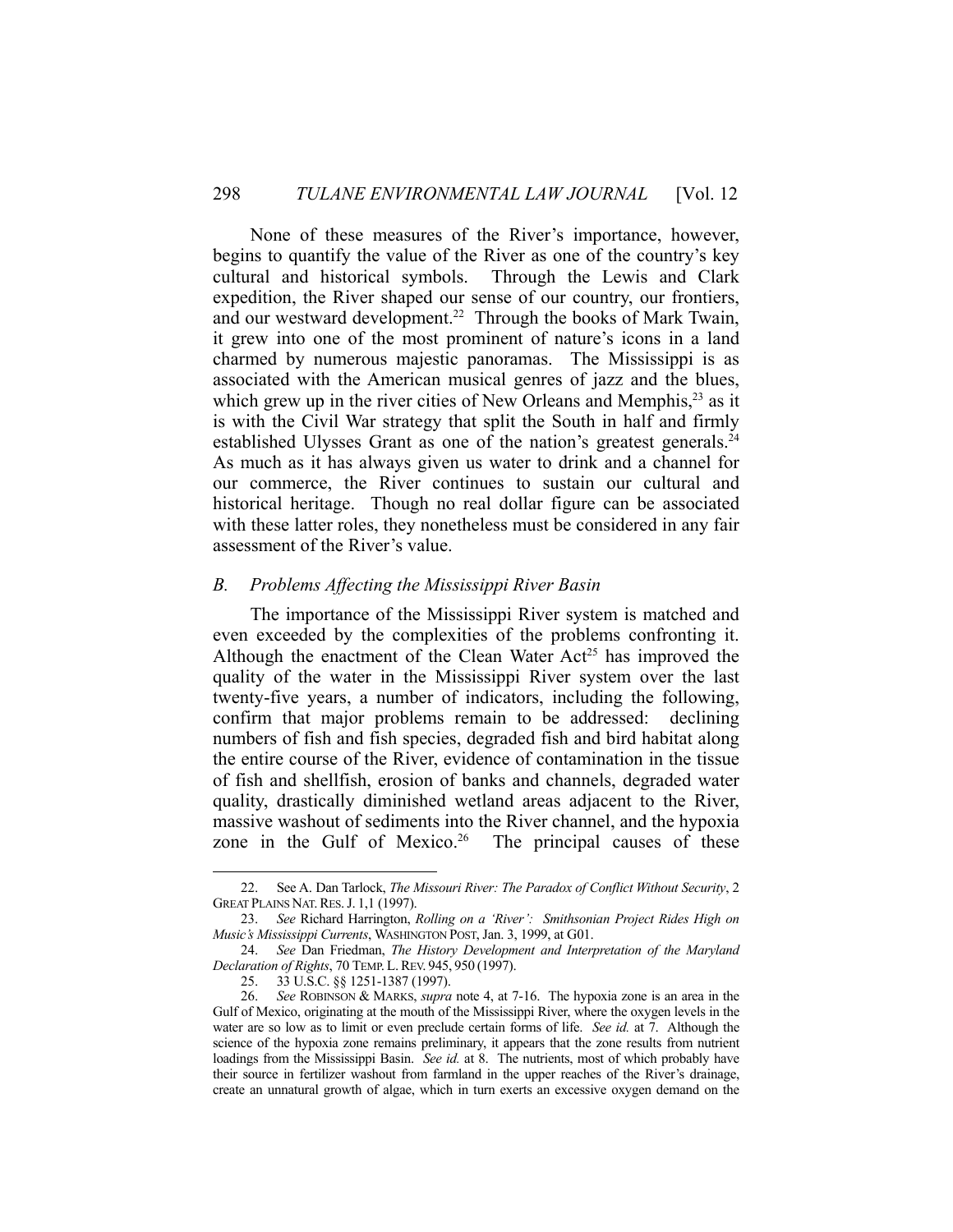problems—if not the specific contribution of particular causes to particular effects—are not difficult to identify.

 Probably the largest systemic cause of problems in the Mississippi River is the series of control structures constructed and maintained by the Army Corps.27 By eliminating the natural ebb and flow cycle of seasonal flooding, these structures have destroyed or drastically altered natural habitats within the river and along its banks.<sup>28</sup> Dams create pools of standing water where once the natural flow would keep a steady cleansing current moving through the system, and levees isolate the channelized River from the surrounding floodplain that previously provided species diversity and essential animal and plant habitats.29

 An ancillary effect of the Army Corps' control structures has been the gradual loss of much of the watershed's contiguous wetlands. With the River carefully channeled and the floodplain narrowly constricted, manmade development now can run right up to the water's edge.<sup>30</sup> As a result, wetland areas in the states bordering the main stem of the River have declined by two-thirds from their original acreage, and the area of forested wetlands has declined even more sharply, to below twenty percent in many states along the River.<sup>31</sup> In addition to providing a unique and particularly fertile habitat for many animal and plant species, the wetlands in the Basin formerly performed the critical function of serving as a filter for the water that washed off the land into the River.<sup>32</sup> Without that filter, sediment washout and nonpoint source pollution have become the primary threats to the River's health.<sup>33</sup>

 In large part, the alteration of the River channel and banks by navigational and flood control structures exacerbates the leading cause of pollutant loading and sedimentation in the River today: agriculture.34 The Mississippi and its tributaries flow through some of the most intensely farmed areas in the world. This farming has

Gulf's waters. *See id.* at 7. The hypoxia zone sometimes covers thousands of square miles. *See id.* Hypoxia and the current response to it are discussed more fully in Interagency Interim Working Group on Hypoxia, Recommendations to Alleviate Hypoxia in the Gulf of Mexico (June 17, 1997) (presentation to the Principals of the Hypoxia Interagency Group) (on file with author).

 <sup>27.</sup> *See supra* notes 13-14 and accompanying text.

 <sup>28.</sup> *See* ROBINSON & MARKS, *supra* note 4, at 14-15.

 <sup>29.</sup> *See id.*

 <sup>30.</sup> *See id.* 

 <sup>31.</sup> *See id.* at 13-14.

 <sup>32.</sup> *See id.* at 12-14.

 <sup>33.</sup> *See* UPPER MISSISSIPPI RIVER CONSERVATION COMM.,*supra* note 10, at 5-6.

 <sup>34.</sup> *See id.* at 4-6; *see also* ROBINSON & MARKS,*supra* note 4, at 8.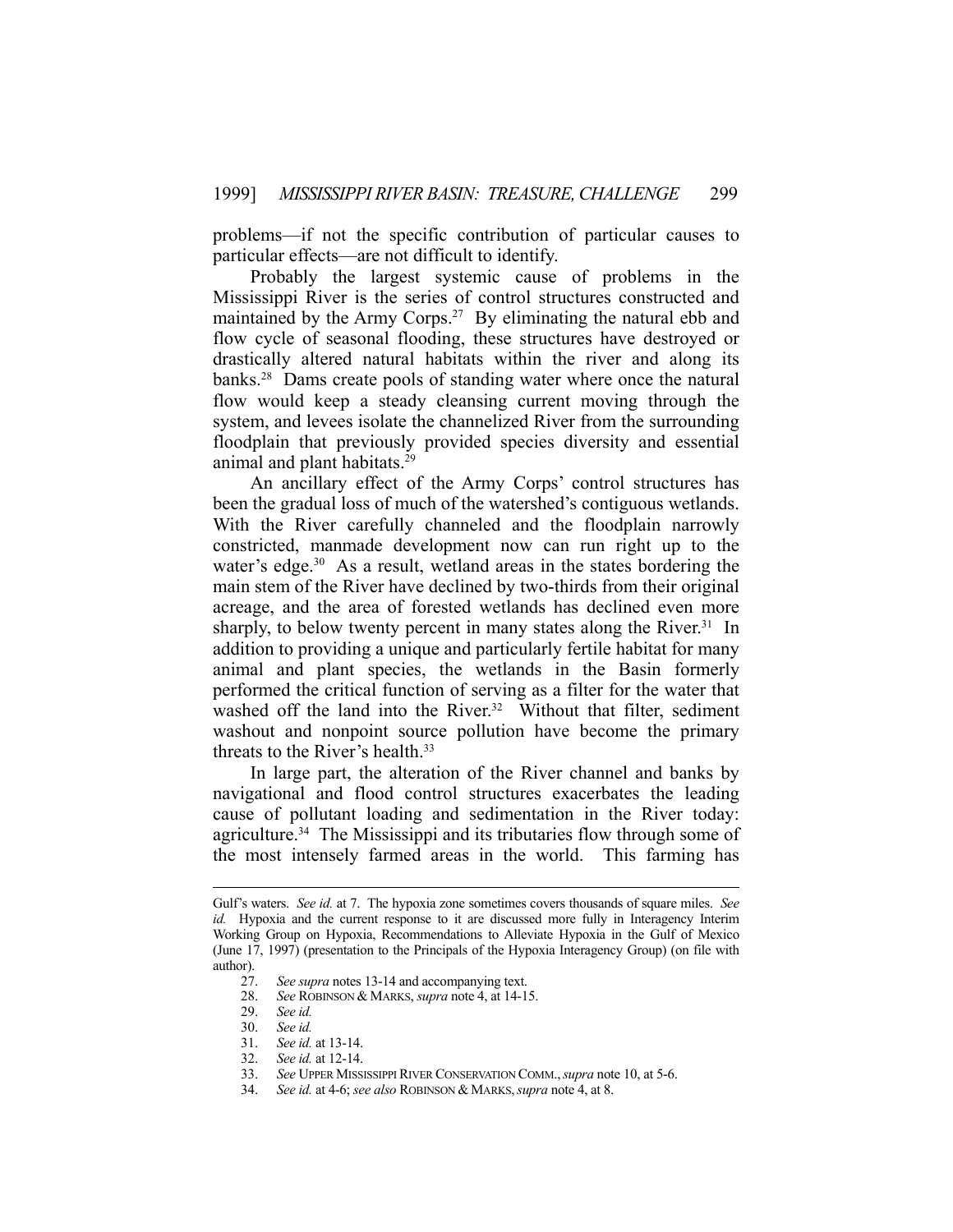created three principal problems in the Mississippi watershed: excessive nutrient loadings, excessive siltation, and pesticide runoff.<sup>35</sup>

 High levels of nutrients, primarily nitrogen and phosphorus, are applied to agricultural land as fertilizer, and are present in the manure generated from animal-raising operations.<sup>36</sup> Studies have shown a clear correlation between the amount of fertilizer applied to the land and the level of nitrogen and phosphorus pollution in rivers and streams.<sup>37</sup> Concentrated animal feeding operations (CAFOs) have similarly been recognized as a leading cause of river pollution in the Basin and throughout the country.<sup>38</sup> In high concentrations, nitrogen and phosphorus can be toxic to humans and animals.<sup>39</sup> Lower concentrations can cause unnatural growth of algae that can depress oxygen and sunlight levels below what is necessary to support life.<sup>40</sup> In addition to polluting the rivers in the Mississippi system as noted above, excessive nitrogen and phosphorus have created a large hypoxia zone in the Gulf of Mexico.<sup>41</sup>

 The clearing of land for agriculture, the destruction of wetlands in the River basin, and the Army Corps' navigation projects have all combined to create a critical siltation problem in the River. Tilling activities and deforestation set sediment in motion, and air currents or water runoff carry the sediment to the creeks and tributaries.<sup>42</sup> Lost wetlands no longer filter the sediment as it approaches the River's waters, and the damming and channeling of the River limits the natural flushing of the sediment through the system.<sup>43</sup> The result is the pervasive clouding of the River's waters, choking of the River channel with silt, and filling of the remaining marshes and backwater lakes contiguous to the River, all of which adversely affect native species of plants and wildlife.<sup>44</sup>

 Finally, pesticide runoff from agriculture introduces exotic chemicals into the Basin, many of which are acute and/or chronic toxins.45 Some of the most dangerous pesticides have been taken off

 <sup>35.</sup> *See* NATURAL RESOURCES CONSERVATION SERV., U.S. DEP'T OF AGRICULTURE, AMERICA'S PRIVATE LAND: AGEOGRAPHY OF HOPE, 40-48 (1996) [hereinafter AMERICA'S PRIVATE LAND].

 <sup>36.</sup> *See id.* at 41-43.

 <sup>37.</sup> *See id.* 

 <sup>38.</sup> *See id.* at 41-42.

 <sup>39.</sup> *See id.* at 44.

 <sup>40.</sup> *See id.* 

 <sup>41.</sup> *See id.*

See ROBINSON & MARKS, *supra* note 4, at 12-13. 43. *See id.* at 13-14.

 <sup>44.</sup> *See id.* at 12-15.

 <sup>45.</sup> *See id.* at 9-12.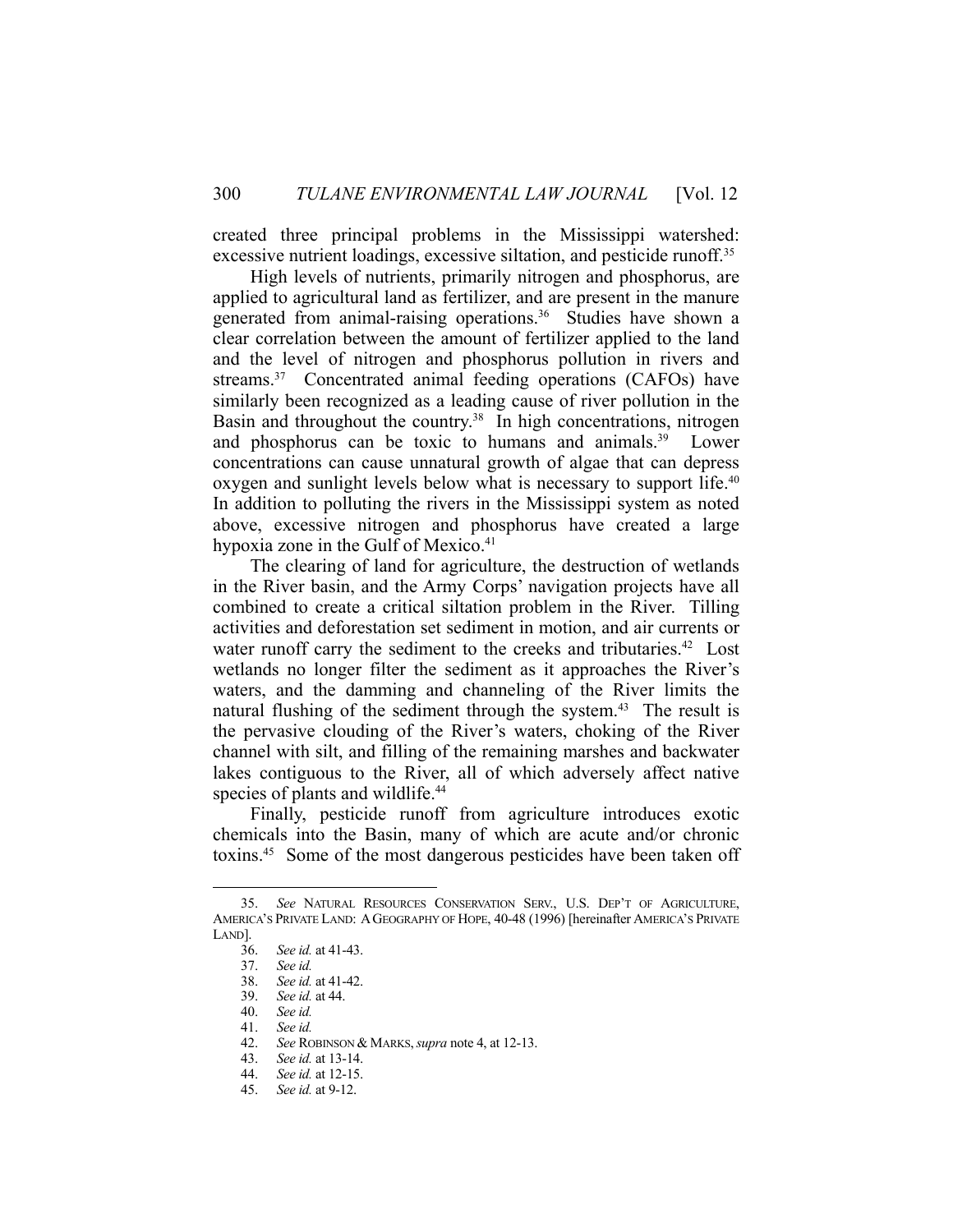the market, but they remain present in the ecosystem in the tissue of fish and in contaminated bottom sediments.46 Pesticides currently in use also pose a threat to the River as an ecosystem and as a source of drinking water.<sup>47</sup> By far, the majority of pesticides applied to cropland in the country are used in areas drained by the Mississippi River,<sup>48</sup> and there is a clear correlation between the amount of pesticide applied to farmland and the level of pesticide residue in the adjacent surface waters.49

 Although the above discussion outlines the current principal systemwide threats to the Mississippi River and its tributaries, other human activities affect the health of the River, including: pollution from municipal and industrial point sources, hotspots of historical toxins in discrete sections of the River system, disruption of the ecosystem by boat motors, the introduction of exotic (non-native) plant and animal species that alter or even overrun the natural ecological balance, discharges from boats or ships, and air deposition of industrial or automobile pollution.<sup>50</sup> Point source pollution in particular, including discharges from CAFOs,<sup>51</sup> can cause serious degradation of water quality on a local scale, in addition to a cumulative negative effect on the overall river system.<sup>52</sup>

#### III. LEGAL AND INSTITUTIONAL FRAMEWORK

#### *A. The Clean Water Act*

 The legal authorities used by federal, state, tribal and local governments to protect the Mississippi River watershed include the Clean Water Act  $(CWA)$ ,<sup>53</sup> the Rivers and Harbors Act of 1899  $(RHA)$ ,<sup>54</sup> the Resource Conservation and Recovery Act  $(RCRA)$ ,<sup>55</sup> the Comprehensive Environmental Response, Compensation and Liability Act (CERCLA),<sup>56</sup> the Clean Air Act (CAA),<sup>57</sup> the Safe

 <sup>46.</sup> *See* CONTAMINANTS IN THE MISSISSIPPI RIVER,*supra* note 6, at 87-102.

 <sup>47.</sup> *See id.*

 <sup>48.</sup> *See id.* 

 <sup>49.</sup> *See* AMERICA'S PRIVATE LAND, *supra* note 35, at 45-46.

 <sup>50.</sup> *See* UPPER MISSISSIPPI RIVER CONSERVATION COMM., *supra* note 10, at 6-7; ROBINSON & MARKS,*supra* note 4, at 7-15.

 <sup>51.</sup> The Clean Water Act defines point source to mean "any discernible, confined and discrete conveyance, including but not limited to any pipe, ditch, channel, tunnel, conduit, well, discrete fissure, container, rolling stock, concentrated animal feeding operation, or vessel or other floating craft, from which pollutants are or may be discharged." 33 U.S.C. § 1362(14) (1997).

 <sup>52.</sup> CONTAMINANTS IN THE MISSISSIPPI RIVER, *supra* note 6, at 115-26.

 <sup>53. 33</sup> U.S.C. §§ 1251-1387 (1997).

 <sup>54.</sup> *Id*. §§ 401-467.

 <sup>55.</sup> *Id*. §§ 6901-6992K.

 <sup>56. 42</sup> U.S.C. §§ 9601-9675 (1997).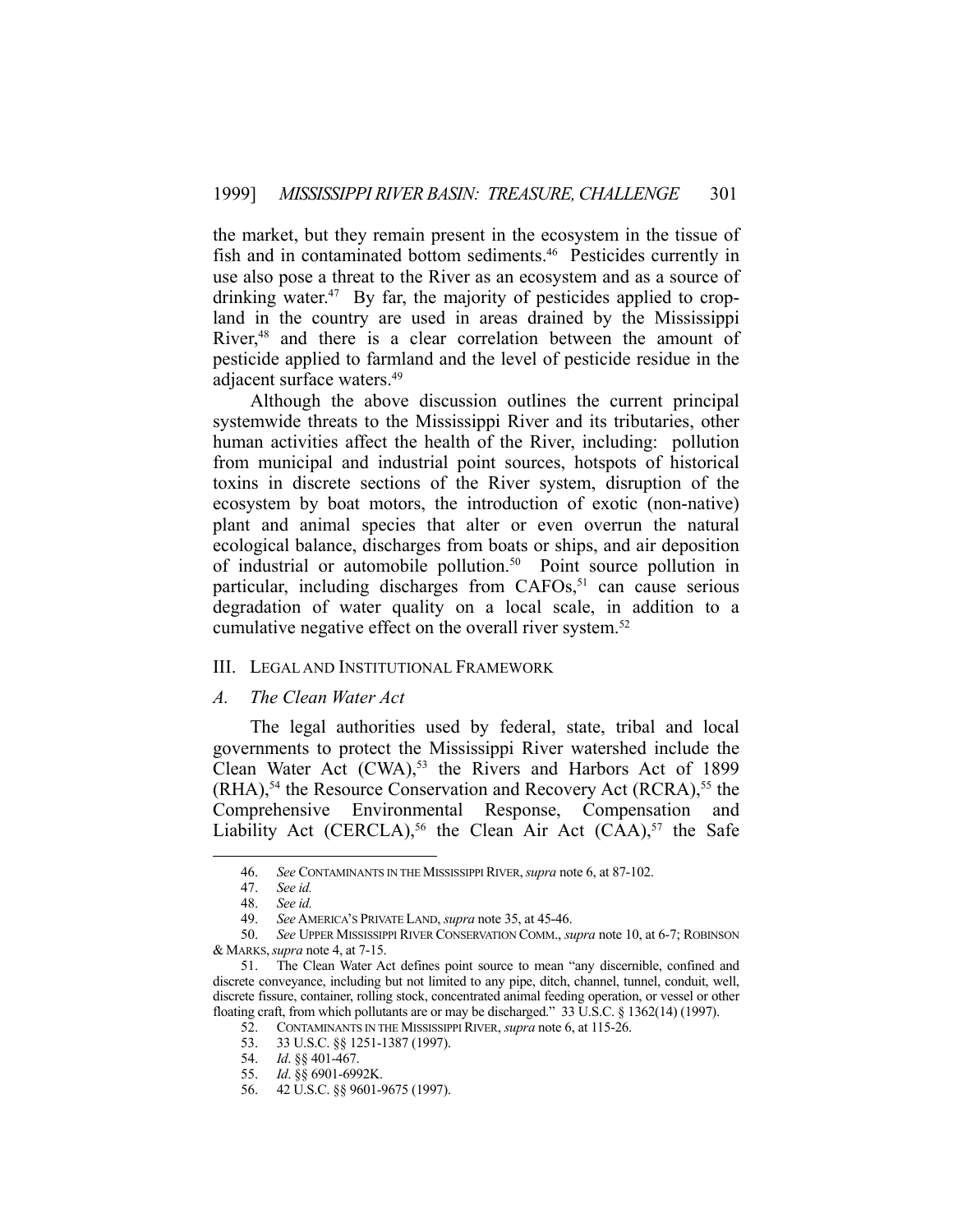Drinking Water Act (SDWA),<sup>58</sup> and the Endangered Species Act  $(ESA).<sup>59</sup>$  However, the primary statute providing authority to protect water quality in the river is the CWA.

 Congress enacted the Federal Water Pollution Control Act Amendments of 1972, commonly referred to as the Clean Water Act,<sup>60</sup> with the objective of "restor[ing] and maintain[ing] the chemical, physical and biological integrity of the Nation's waters."61 Prior to 1972, clean water protection was left largely to the states, which often did little more than enact water quality standards.<sup>62</sup> Pre-1972 federal involvement in water quality protection was limited to modest efforts to address interstate water quality issues and to meager subsidization of public waste water treatment facilities.<sup>63</sup>

 The CWA created a federal permitting system known as the National Pollution Discharge Elimination System (NPDES) that prohibited the discharge of any pollutant to a water of the United States without a permit.<sup>64</sup> Through this new permitting system, Congress attempted to reduce the quantity of pollutants discharged into the nation's waters, primarily by imposing effluent-based limitations on virtually all major municipal and industrial dischargers.<sup>65</sup> For the most part, the effluent limits are technology-based standards.<sup>66</sup> Technologybased standards are standards, generally set by statute or EPA regulations, which require that dischargers treat certain kinds of pollutants or sources of pollutants using the latest and most effective pollution control equipment.<sup>67</sup> Thus, as technology improves, the level of treatment required becomes more stringent.<sup>68</sup>

 Recognizing that publicly owned treatment works were a significant and often uncontrolled source of water pollution, Congress

 63. *See, e.g.*, Rivers and Harbors Act of 1899, 33 U.S.C. §§ 401-430 (1997); Federal Water Pollution Control Acts of 1948, 62 Stat. 1155 (1948); Federal Water Pollution Control Act of 1956, 66 Stat. 755 (1956); Water Quality Act of 1965, 79 Stat. 903 (1965).

 <sup>57.</sup> *Id*. §§ 7401-7671q*.*

 <sup>58.</sup> *Id*. §§ 300f-300j-26.

 <sup>59. 16</sup> U.S.C. §§ 1531-1544 (1997)*.*

 <sup>60. 33</sup> U.S.C. §§ 1251-1387. Congress amended this statute significantly in 1977, Pub. L. No. 95-217, 91 Stat. 1566, and 1981, Pub. L. No. 97-117 95, Stat. 1623. Congress enacted the most recent major amendments to the CWA in the Water Quality Act of 1987, Pub. L. No. 100-4, 101 Stat. 7.

 <sup>61. 33</sup> U.S.C. § 1251(a).

 <sup>62.</sup> *See* Karl S. Coplan, *Refracting the Spectrum of Clean Water Act Standing in Light of*  Lujan v. Defenders of Wildlife, 22 COLUM. J. ENVTL. L. 169, 173 (1997).

 <sup>64.</sup> *See* 33 U.S.C. §§ 1342, 1362 (7)-(9).

 <sup>65.</sup> *See id.* 

 <sup>66.</sup> *See id.* §§ 1311, 1314.

 <sup>67.</sup> *See id.* 

 <sup>68.</sup> *See id.*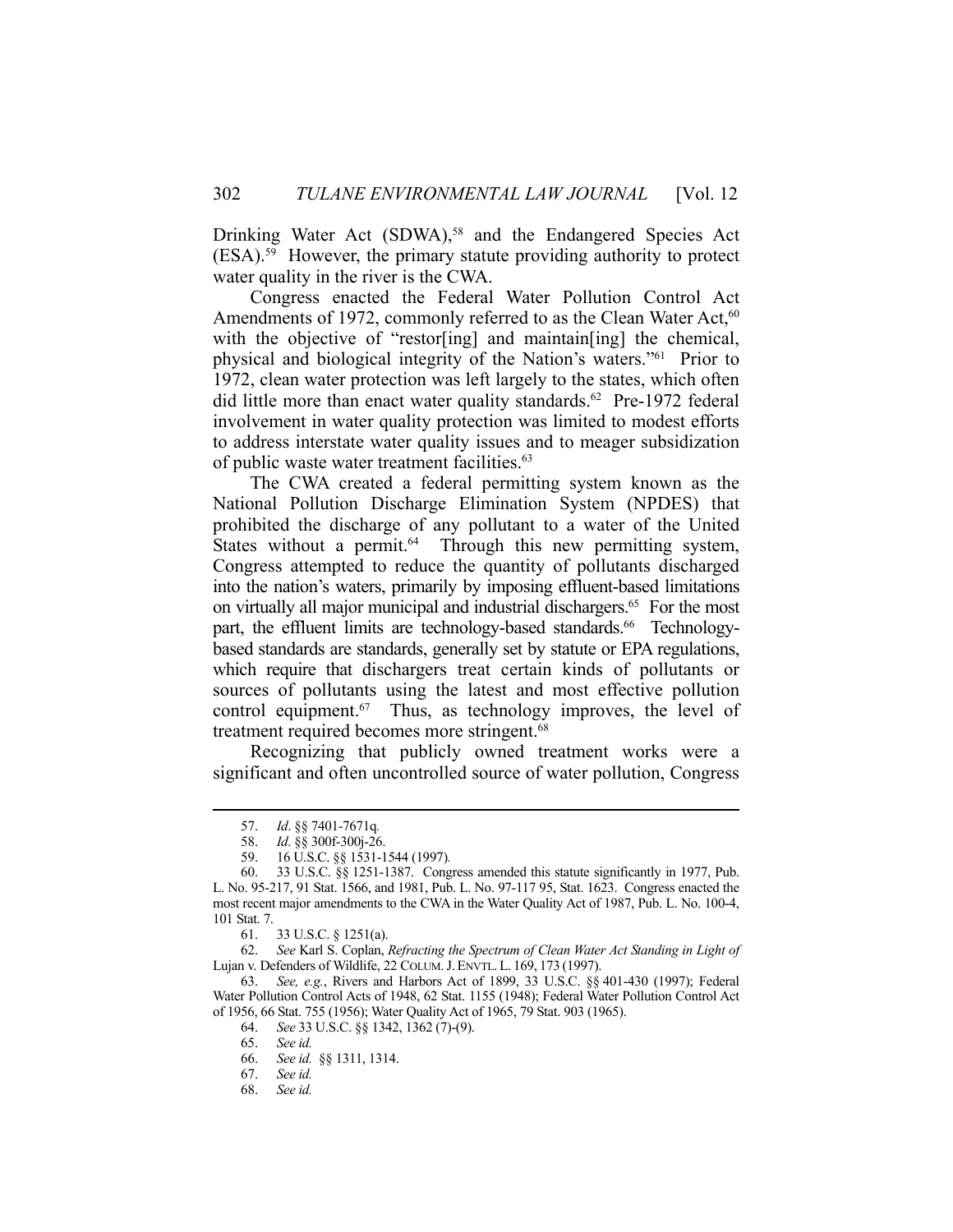also created in the CWA a federal program to fund the construction of water quality improvement facilities to ensure that municipalities and other local governments have sufficient resources to meet the new technology-based standards.<sup>69</sup> Treatment plants around the country were modernized under this program.<sup>70</sup> Indeed, in federal dollars spent, this construction grants program is second only to the National Highway program.71

 In the Clean Water Act, Congress also included provisions relating to nonpoint source pollution—contaminated runoff resulting from human activities, without a discernible point of discharge making it a national policy to develop programs for the control of nonpoint source runoff.72 States are required to prepare area-wide waste plans that assess the impacts of activities typically associated with nonpoint source pollution, including agriculture, forestry, urban construction, and mining activities, and to use that information when determining what controls to impose on pollution sources in order to meet water quality standards.<sup>73</sup> States are also required to identify nonpoint source problems and establish a management program for controlling or abating them.<sup>74</sup> Notably, however, nonpoint source pollution is generally exempt from federal regulation or enforcement under the Clean Water Act.<sup>75</sup> As a result, there are virtually no national standards relating to nonpoint source pollution, and the federal government must depend almost entirely on the states to control such sources.

 When it was enacted, the Clean Water Act represented a major shift in authority away from the states to the federal government. In the pre-1972 federal water pollution control laws, Congress treated water quality as a local matter and provided for only limited federal involvement.76 In 1972, the CWA put the authority for promulgating national standards in federal hands.<sup>77</sup> The CWA allows states and tribes to develop their own water quality laws, but provides that those

 <sup>69.</sup> *See* 33 U.S.C. §§ 1281-1299, 1381-1397*.*

 <sup>70.</sup> *See* 2 ENVTL. LAW § 4.23, at 331 (William H. Rodgers, Jr., ed., West 1998).

 <sup>71.</sup> *See id.*

 <sup>72.</sup> *See* 33 U.S.C. § 1329.

 <sup>73.</sup> *See id*. § 1288.

 <sup>74.</sup> *See id*. § 1329.

 <sup>75.</sup> *See, e.g.*, *id.* § 1362(14) (exempting "agricultural stormwater discharges and return flows from irrigated agriculture" from the definition of "point source" under the CWA, and therefore from the NPDES permitting system); Drew L. Kershen, *Agricultural Water Pollution: From Point to Non-Point and Beyond*, 9 NAT. RES. & ENV'T, at 5-6 (1995).

 <sup>76.</sup> *See* Coplan, *supra* note 62, at 173.

 <sup>77.</sup> *See id.*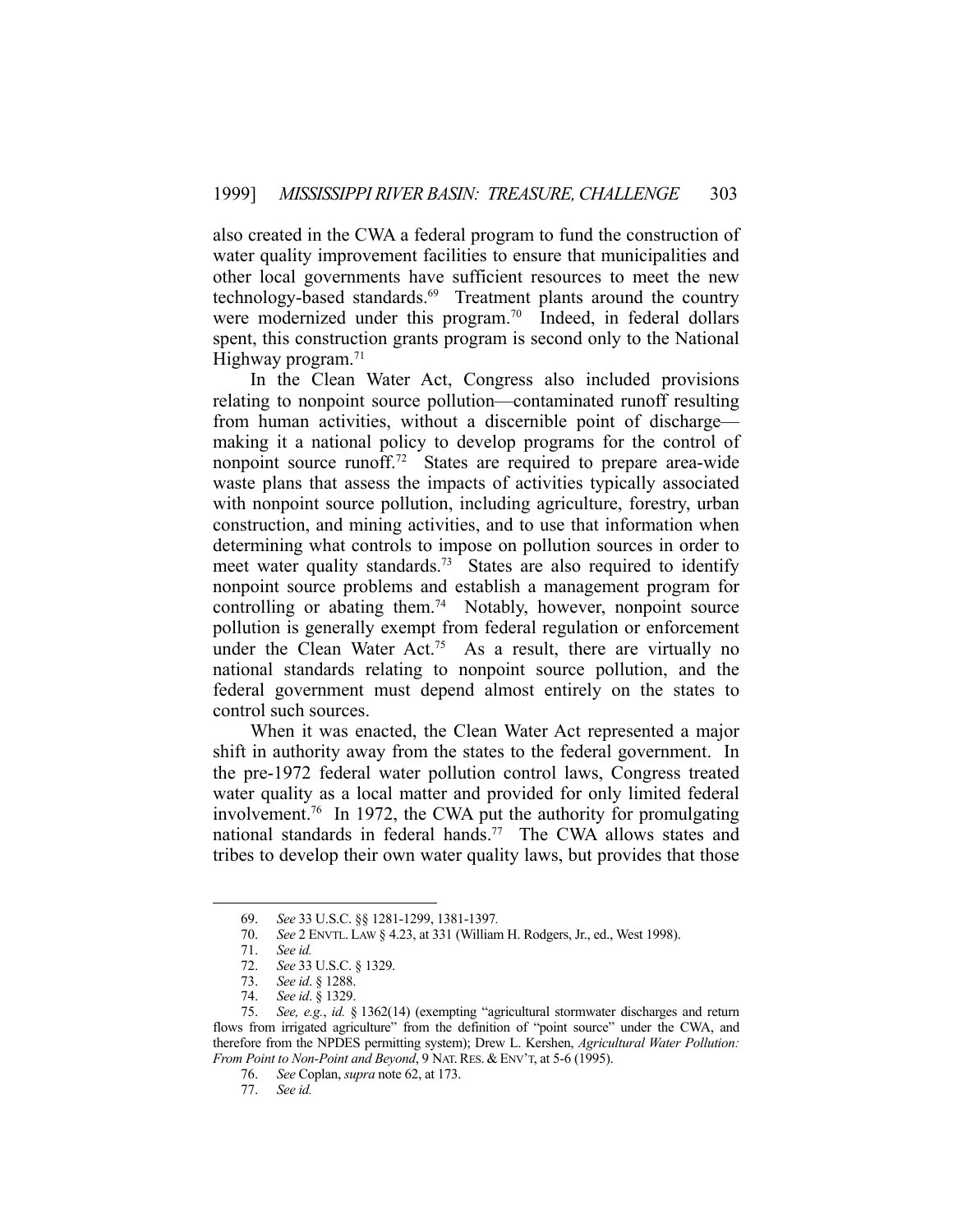laws must be at least as stringent as the federal standards.<sup>78</sup> Further, Congress recognized that states and tribes would, in many instances, be better able to implement the CWA, and thus included provisions allowing the United States Environmental Protection Agency (EPA) to delegate to states and tribes the authority for implementing the NPDES program.<sup>79</sup> The CWA requires, however, that those state and tribal programs meet certain standards established and monitored by the EPA.80

 In order for a state to administer the CWA NPDES program within its borders, the state must submit an application that includes a statement from the state attorney general that the state has adequate authority to carry out the state's duties under the CWA.81 Following approval by the EPA of the state's program, if the EPA determines that the state is not administering its program in accordance with the CWA, it is required to withdraw approval of the state's program. 82 In any event, in all states, whether they have a delegated program or not, the EPA retains its authority under section 309 of the CWA to bring an enforcement action against dischargers that violate limitations created either by federal law or by the delegated state program whenever the state has not commenced appropriate enforcement action against the violator.<sup>83</sup>

 Local governments also have a role in implementing the CWA. In addition to operating publicly owned treatment works—sewage treatment plants—in compliance with their NPDES permits, larger municipalities and local governments are required to have an approved pretreatment program.<sup>84</sup> These pretreatment programs must enable the local government to require that industrial sources that discharge pollutants into the sewer system treat their effluent sufficiently to prevent those pollutants from causing the local government to violate its own NPDES permit.85

#### *B. Institutional Framework*

 The CWA statutory scheme described in the preceding section is mirrored in most of the other major environmental statutes, including

 <sup>78.</sup> *See* 33 U.S.C. § 1370.

 <sup>79.</sup> *See id*. § 1342(b).

 <sup>80.</sup> *See id.*

 <sup>81.</sup> *See id.*

 <sup>82.</sup> *See id*. § 1342(c).

 <sup>83.</sup> *See id*. §§ 1319(g)(6), 1342(h), 1342(i); United States v. Smithfield Foods, Inc., 965 F. Supp. 769, 788-795 (E.D. Va. 1997).

 <sup>84.</sup> *See* 33 U.S.C. § 1342(b)(8); 40 C.F.R. § 403 (1998).

 <sup>85.</sup> *See* 40 C.F.R. § 403.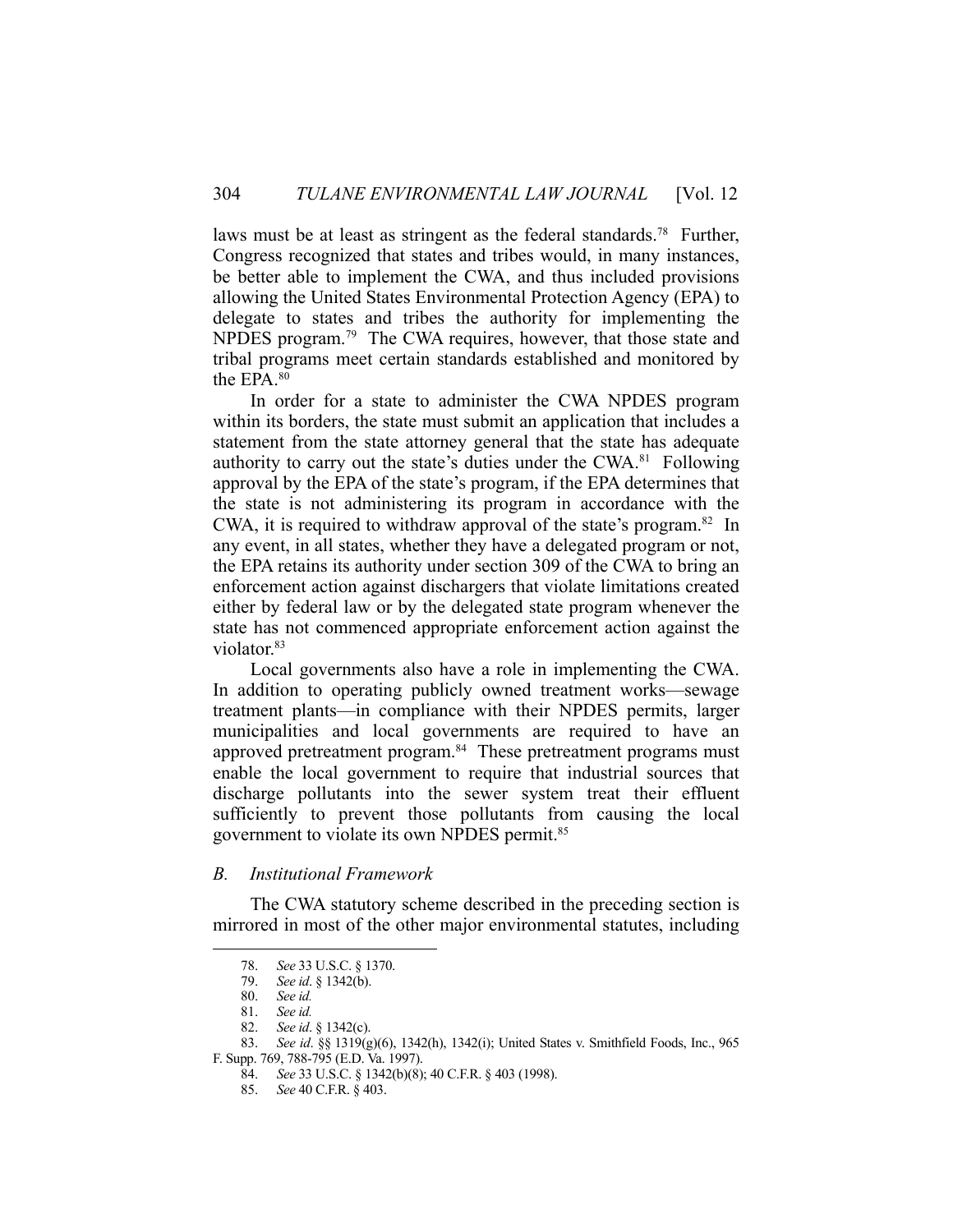the RCRA, the SDWA, and the CAA.<sup>86</sup> The multi-tiered governmental structure those statutes create, in which the federal, state, and local governments each have a critical function in the implementation and enforcement of the statutes' provisions, creates a special challenge for government officials seeking to address problems as complex as the Mississippi Basin's. In addition to simply identifying the nature of the problems and the tools available for addressing the problems, the relevant agencies must coordinate their work not only with the other agencies at their own level, but also with the agencies involved at each of the other levels of government. In order to give a sense of the complexity of these issues, Part 1 of this Section reviews the roles of the different layers of government under the CWA, and Part 2 describes the types of enforcement tools potentially available to each of those layers of government.

- 1. The Relevant Layers of Government
	- a. The Federal Agencies

 Under the CWA, the federal government has developed expertise across the spectrum of environmental issues throughout the country. This expertise gives the federal government a unique role in the implementation of water control programs. Perhaps most importantly, the federal government serves the critical function of assuring a baseline of environmental protection in all states and for all citizens, thereby preventing industry from forcing states to compete for industry presence by agreeing to soften environmental protections: what has been called a "race to the bottom."<sup>87</sup>

 This equalizing presence of the federal government across state boundaries is apparent, for example, in the provisions of the CWA that provide for the establishment of "categorical standards."88 Under section 306 of the CWA, the EPA establishes performance standards for different categories of industry, and those standards, which are intended to assure that industry achieves a minimum level of pollution control based on current technology, apply across the country.<sup>89</sup> Facilities must comply with those standards regardless of the state in which they are located.

 In the context of enforcement as well, the federal government is authorized under the CWA to assure that the states prosecute

 <sup>86.</sup> *See* sources cited *supra* notes 53-59.

 <sup>87.</sup> Redwing Carriers, Inc. v. Saraland Apartments, 94 F.3d 1489, 1502 (11th Cir. 1996).

 <sup>88.</sup> *See, e.g.*, 33 U.S.C. § 1316(b).

 <sup>89.</sup> *See id.* § 1316.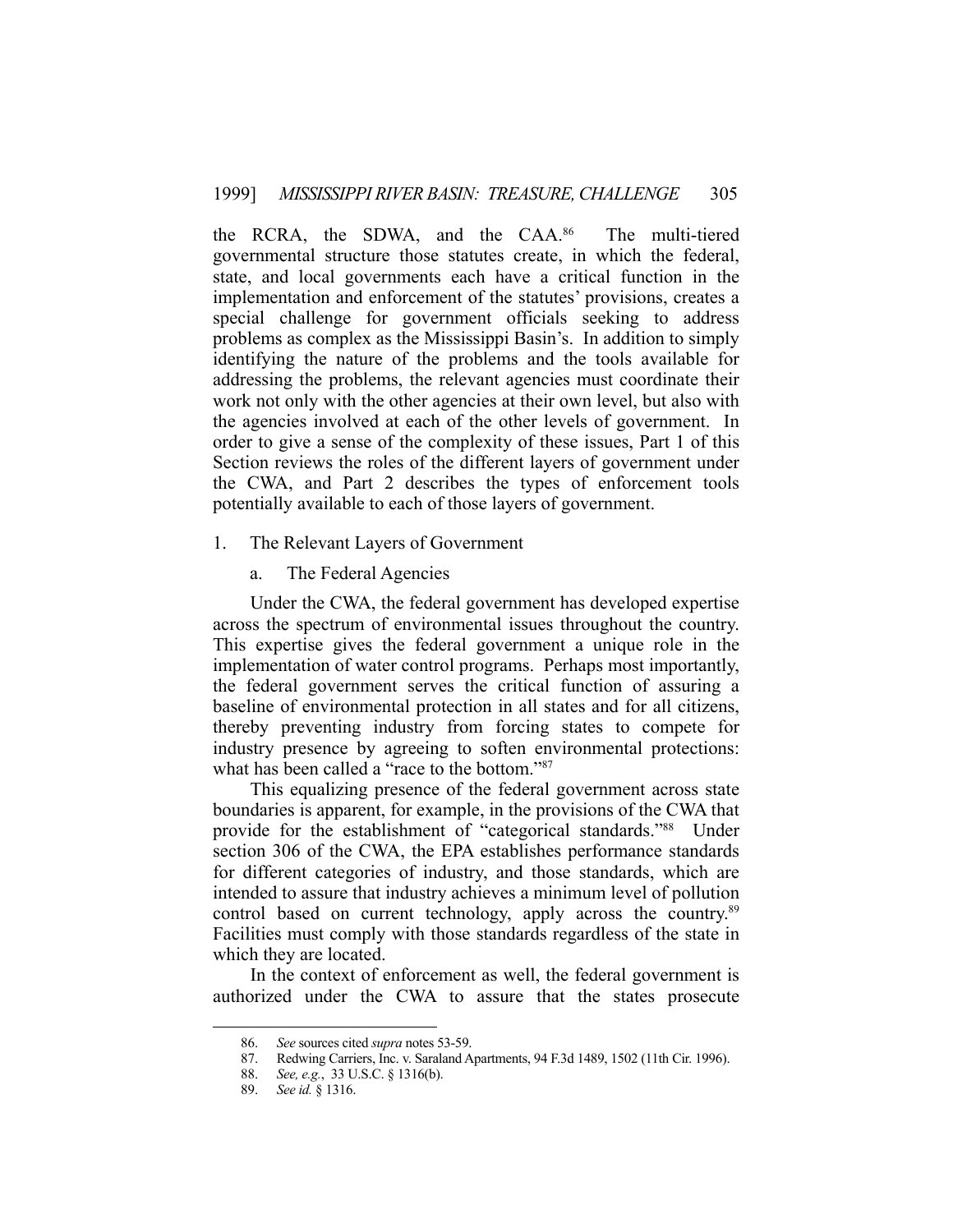violations with at least a certain baseline of vigor. Thus, sections  $309(a)$  and  $(g)(6)$  of the CWA provide that the EPA may prosecute violators of federal or state laws promulgated or delegated in accordance with the CWA whenever the state is not "diligently prosecuting an action under a State law comparable to this subsection."90

 The EPA is not the only federal agency with responsibility for implementing the laws designed to protect our nation's waters. The United States Army Corps of Engineers is responsible for protecting wetlands through the dredge and fill permitting program under section 404 of the CWA.91 As discussed above, the Army Corps' flood control activities have a significant impact on stream flow and water quality, especially in the Mississippi River Basin.<sup>92</sup> Additionally, the United States Coast Guard is responsible for carrying out many of the CWA section 311 oil and hazardous substance liability provisions, as well as the vessel pollution requirements contained in section 312 of the CWA.93 Other agencies, such as the United States Department of the Interior—through the Fish and Wildlife Service, the National Park Service, the Bureau of Reclamation, and the Bureau of Land Management—the United States Department of Agriculture, through the Forest Service, and the Department of Commerce, through the National Oceanic and Atmospheric Administration, also play significant roles in addressing the threats to our rivers, lakes, and coastal areas.94

#### b. State and Local Agencies

 At the state and tribal level, environmental commissions, wildlife, fisheries, natural resources, agriculture and forestry management agencies, and others are arrayed in as many different

 <sup>90.</sup> *Id.* § 1319(g)(6)(A)(ii). Despite this statutory provision, states often chafe at the idea of federal enforcement in their jurisdictions. Recently, for instance, the Environmental Council of the States (ECOS), an association of state environmental commissioners, adopted a resolution urging the EPA to refrain from taking direct enforcement action in states that have been delegated authority to enforce federal environmental statutes. *See* Environmental Council of States, *Resolution No. 98-9, EPA Enforcement in Delegated States* (visited June 2, 1999) <http://www.sso.org/ecos/resolutions/98-9.htm> (approved Oct. 29, 1998).

 <sup>91.</sup> *See* 33 U.S.C. § 1344(d).

 <sup>92.</sup> *See* text accompanying notes 27-33 *supra*.

 <sup>93.</sup> *See* 33 U.S.C. §§ 1321, 1322.

 <sup>94.</sup> An exhaustive list of the federal authorities relating to river protection is beyond the scope of this article. However, some examples include the Endangered Species Act, 16 U.S.C. §§ 1531-1534 (1997), the Wild and Scenic Rivers Act, 16 U.S.C. §§ 1271-1287 (1997), and the farmland environmental conservation programs implemented by the Department of Agriculture, 16 U.S.C. §§ 3811-3813, 3821-3824, and 3830-3839 (1997).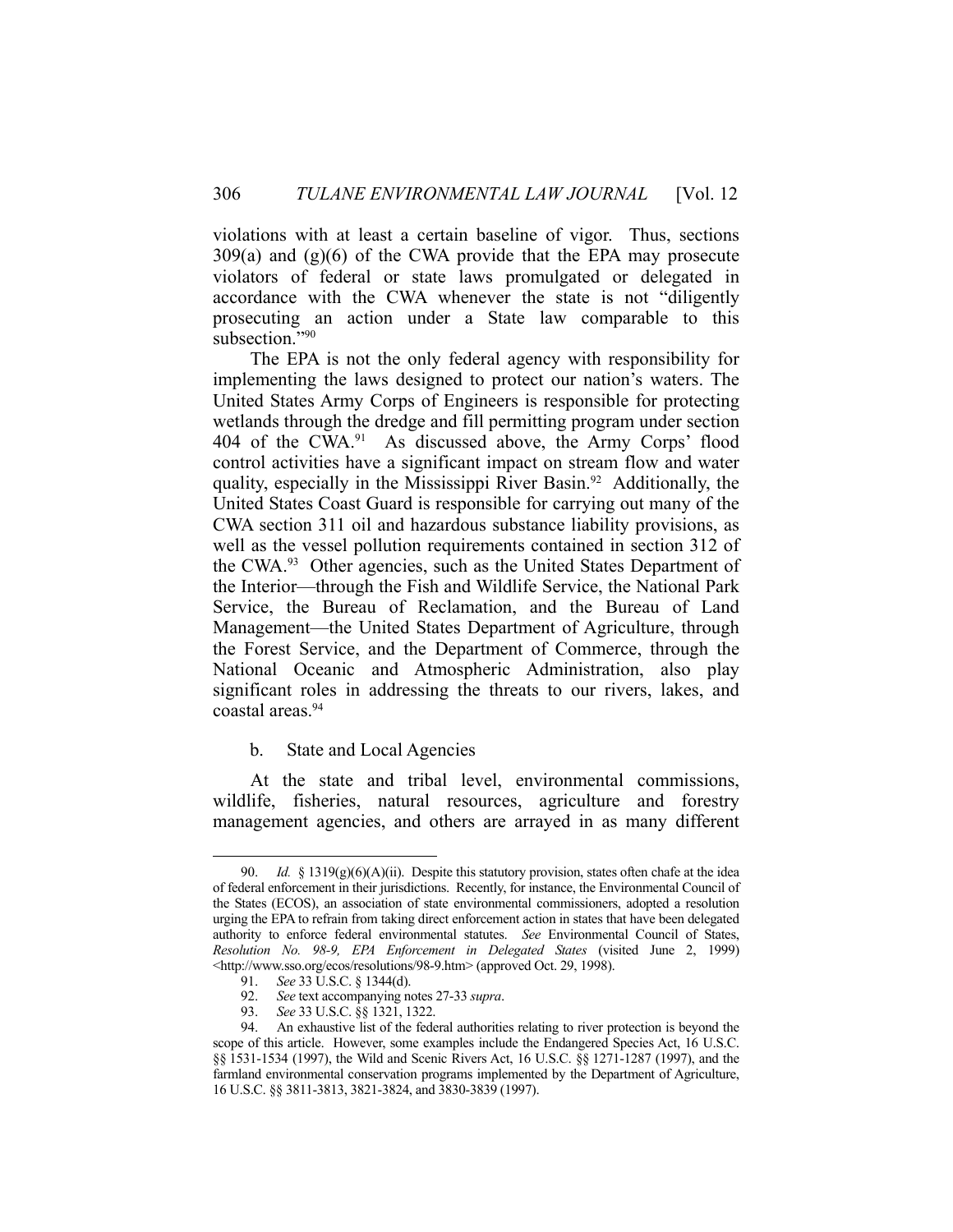configurations as there are states and tribes. Each one of these agencies or commissions has different—although often overlapping pieces of the jurisdictional puzzle comprising responsibility for protecting river resources.<sup>95</sup> As discussed above, much of the authority exercised by the state governments is delegated to them in accordance with federal statutes.<sup>96</sup> Supplementing that delegated authority in most states is a range of unique state and local laws that often provide even more effective tools for addressing water problems.<sup>97</sup> This combination of state and delegated federal authority, combined with the immediacy of the states' relationships to their rivers, gives the states a particularly effective ability to address water quality problems within their boundaries.

 At the local level, publicly owned treatment works derive authority and mandates from the CWA to control their own discharges to the rivers and coastal areas, and to regulate the discharges to their sewer systems by industry and residents in their district.<sup>98</sup> Moreover, planning and zoning authorities typically have the most direct control over local land use decisions and often have authorities to address

 <sup>95.</sup> For instance, in the State of Illinois, the Office of the Attorney General, the Department of Natural Resources, the Illinois Environmental Protection Agency, the Pollution Control Board, and the Department of Agriculture all have responsibilities and authorities which relate to protection of the Mississippi River. *See* 15 ILL. COMP. STAT. 205/4 (West 1998) (outlining the duties of the Illinois Attorney General); 15 ILL. COMP. STAT. 215/2 (Pollution Abatement Act) (authorizing the Illinois Attorney General to bring mandamus actions to stop pollution); 20 ILL. COMP. STAT. 801/5-5 (outlining the duties of the Department of Natural Resource, Office of Water Resources); 415 ILL. COMP. STAT. 5/5 (outlining the duties of the Pollution Control Board); 20 ILL. COMP. STAT. 205/40 (outlining the duties of the Department of Agriculture); *see also* 20 ILL. COMP. STAT. 820/2-1 (providing for the formation of an interagency wetlands committee, comprised of, inter alia, the Departments of Agriculture and Natural Resources and the Environmental Protection Agency).

 <sup>96.</sup> *See* text accompanying notes 76-85 *supra.* 

 <sup>97.</sup> *See, e.g.*, IOWA CODE § 657.2(4) (1998) (Iowa nuisance law) (defining private nuisance to include "[t]he corrupting or rendering unwholesome or impure the water of any river, stream or pond, or unlawfully diverting the same from its natural course or state, to the injury or prejudice of others"); Resolution Forming the Mississippi River Corridor/Lake Pontchartrain Sewerage and Pollution Control Authority, 1986 LA. RES. 78; MINN. STAT. §§ 116G.02, .15 (1998) (Minnesota Critical Areas Act of 1973) (declaring a portion of the Mississippi River a "critical area" based upon its important historic, cultural and aesthetic values, and as a natural system performing functions of greater than local significance, and directing Minnesota to assist and cooperate with local units of government in the preparation of plans and regulations for the wise use of the River); WIS. STAT.  $\S 281.35(5)(d)(4)$  (1998) (stating that, as a condition of approval, "proposed [water] withdrawal[s] and uses will not have a significant adverse impact on the environment and ecosystem of the Great Lakes basin or the upper Mississippi river basin"); *see also* 33 U.S.C. § 1251(g) (stating that it is the policy of Congress that states retain authority to regulate water rights).

 <sup>98.</sup> *See supra* notes 84-85 and accompanying text; Sally Burgin, *Local Governments Taking Charge of Water Quality—Is It a Good Idea?*, NAT. RESOURCES & ENV'T, Spring 1991, at 19, 20.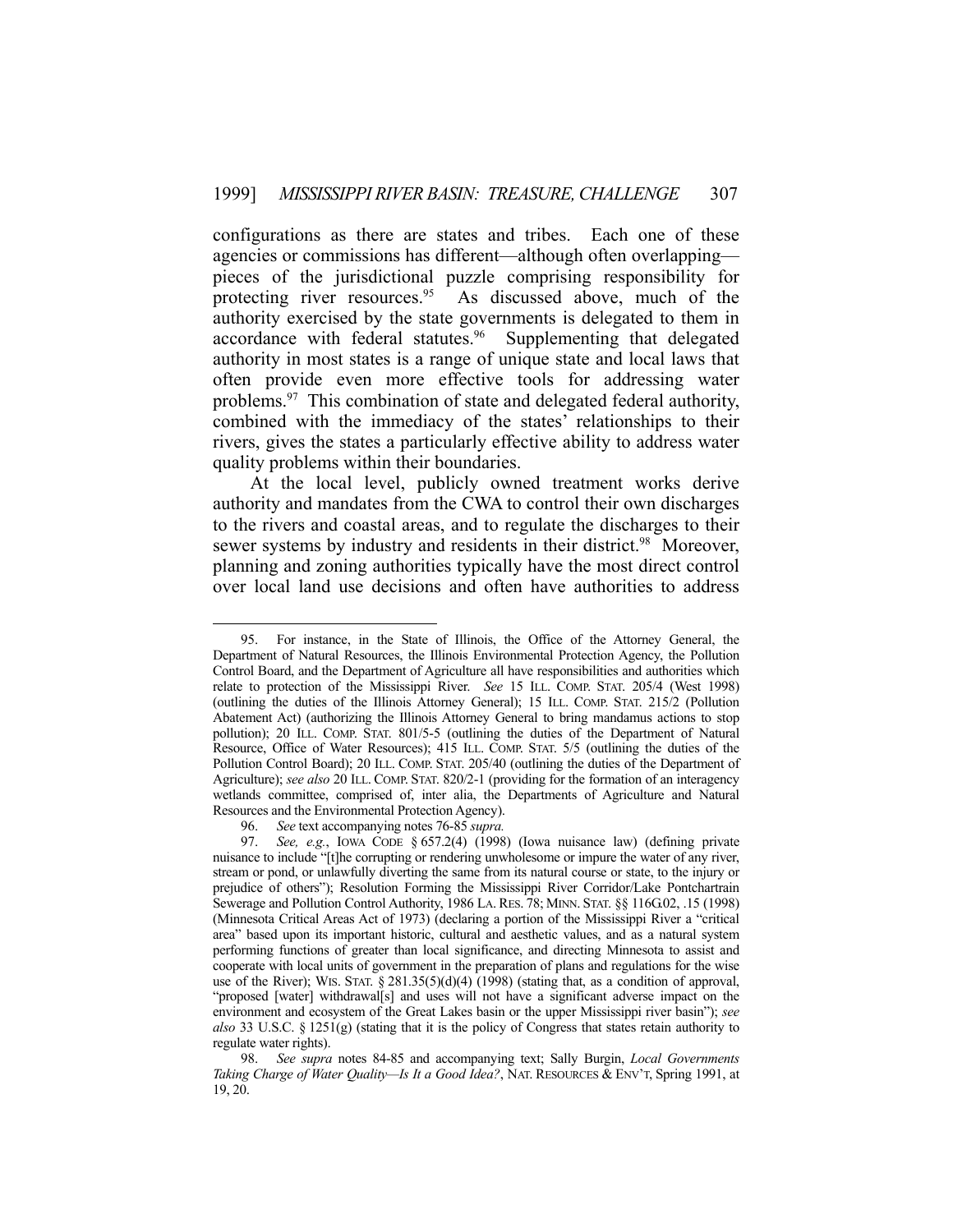nuisance conditions related to pollution sources.<sup>99</sup> Local governments are often closest to the problems in their jurisdictions, and can identify sources of pollution more readily than can state or federal agencies.100 However, localities sometimes have limited resources for controlling such problems, and may not have as a priority the broad and cumulative impacts beyond the local borders of the decisions they make.101

#### 2. Enforcement

 Complementing the regulatory authority of each level of government is its enforcement authority.102 The range of enforcement responses can be as varied as the agencies and government types discussed above. But for the most part, enforcement responses at the state and local levels fall into the same categories as those employed at the federal level under the CWA.

#### a. Criminal Enforcement

 Criminal enforcement is generally appropriate when a person or company knowingly or willfully commits an act that violates the law.<sup>103</sup> Under CWA section  $309(c)$ , certain negligent violations also can result in criminal penalties, as much as \$25,000 for each day of violation and a year imprisonment for a first-time violation.<sup>104</sup> For knowing violations, a violator faces up to \$50,000 per day of violation and three years imprisonment.<sup>105</sup> For each of these offenses, penalties

1

103. *See, e.g.*, 33 U.S.C. § 1319(c)(1997).

 <sup>99.</sup> *See* Burgin, *supra* note 98, at 19.

 <sup>100.</sup> *See id.* 

 <sup>101.</sup> *See id.* 

 <sup>102.</sup> Although the primary goal of a strong enforcement program is to ensure protection of human health and the environment in the immediate case, enforcement against a particular violator is also meant to deter other members of the regulated community from failing to comply, and to assure that those that do comply are not at a competitive disadvantage compared with those that do not. A strong deterrent message in an individual case allows the government to leverage its enforcement resources to achieve the broadest compliance. *See, e.g.*, INTERNAL REVENUE SERV., PUB. NO. 1916, DETERMINANTS OF INDIVIDUAL INCOME TAX COMPLIANCE: ESTIMATING THE IMPACTS OF TAX POLICY, ENFORCEMENT, AND IRS RESPONSIVENESS, 35-36 (1996) (finding that for every dollar directly recovered from a person being audited, an additional 11.6 dollars were recovered from other filers because of the ripple effect).

 <sup>104.</sup> *See id.* § 1319(c)(1).

 <sup>105.</sup> *See id.* § 1319(c)(2). The CWA also contains enhanced penalties for violations constituting a "knowing endangerment" that places another person in imminent danger of death or serious bodily injury. Under section 309(c), an individual violator convicted of knowing endangerment faces a fine of \$250,000 and up to 15 years imprisonment. *See id*. Organizations, such as corporations, are subject to fines of up to \$1,000,000 if convicted of knowing endangerment. *See id.* § 1319(c)(3).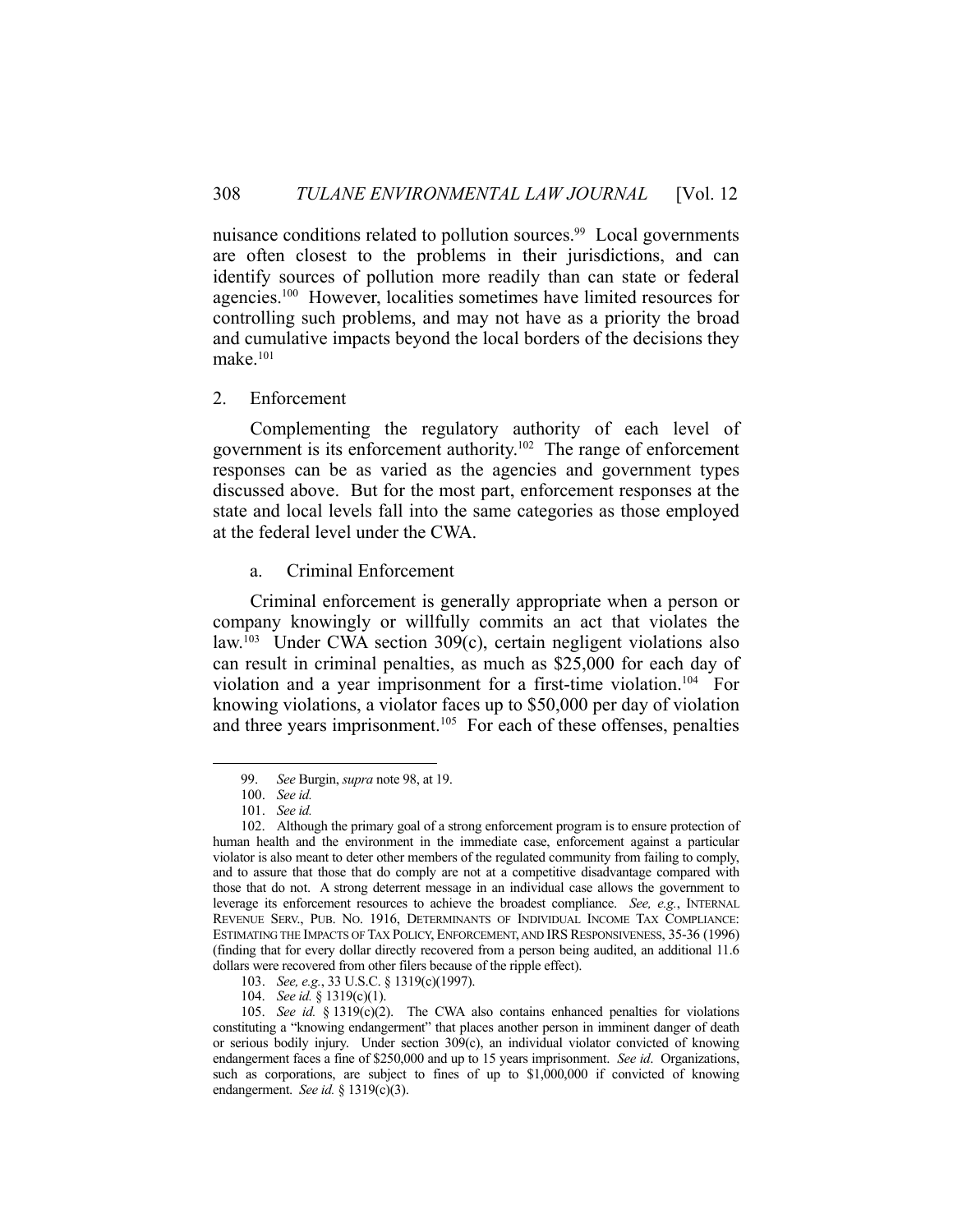and jail terms are doubled for repeat violators.<sup>106</sup> Although the criminal provisions provide for larger sanctions than civil or administrative actions, criminal prosecutions are often more difficult to investigate and litigate, in large part because of the government's burden to prove guilt beyond a reasonable doubt.<sup>107</sup>

#### b. Civil Judicial Enforcement

 Under section 309(b) of the CWA, civil judicial enforcement generally is initiated following a referral to the Department of Justice or U.S. Attorney's Office by the EPA.108 The prosecuting attorney may ask the court for an order providing "appropriate relief," as well as civil penalties of up to  $$25,000$  per day per violation.<sup>109</sup> The CWA provides a list of factors to be considered in establishing civil penalties.110 Perhaps the most significant of these factors is the amount of "economic benefit (if any) resulting from the violation."111 The purpose of directing the government and the court to work to assure that the violator disgorges at least its economic benefit is to prevent persons (including corporations) from enjoying a competitive advantage or profit from their noncompliance.<sup>112</sup>

#### c. Administrative Enforcement

 An administrative agency such as the EPA can also address violations of the Clean Water Act by issuing a civil administrative order, which is an independently enforceable order that sets forth evidence of the violation, requires corrective action by a date certain, and/or imposes penalties.<sup>113</sup> Section 309(g) of the CWA creates two classes of administrative penalties: Class I, which cannot exceed \$10,000 per violation or \$25,000 total; and Class II, which are

 <sup>106.</sup> *See id.* § 1319(c)(1), (2), (3)(A).

 <sup>107.</sup> *See* Richard J. Lazarus, *The Reality of Environmental Law in the Prosecution of Environmental Crimes: A Reply to the Department of Justice*, 83 GEO. L.J. 2047, 2445 (1995).

 <sup>108.</sup> *See, e.g.*, 33 U.S.C. § 1319(b). The CWA also includes an emergency powers provision, section 504, which authorizes the United States to seek an injunction to stop the discharge of pollutants presenting an imminent and substantial endangerment to the health or welfare of the public. *See id.* § 1364.

 <sup>109.</sup> *See id.* § 1319(b), (d).

 <sup>110.</sup> *See id.* § 1319(d).

 <sup>111.</sup> *Id.* § 1319(d).

 <sup>112.</sup> *See* Charles Garlow & Jay Ryan, *A Brief Argument for the Inclusion of an Assessment of Increased Market Share in the Determination of Civil Penalty Liability for Environmental Violations: Letting Corporations Share the Regulatory Burden of Policing Their Markets*, 22 B.C. ENVTL.AFF. L.REV. 27, 30, 40. (1994).

 <sup>113.</sup> *See* 33 U.S.C. § 1319(g).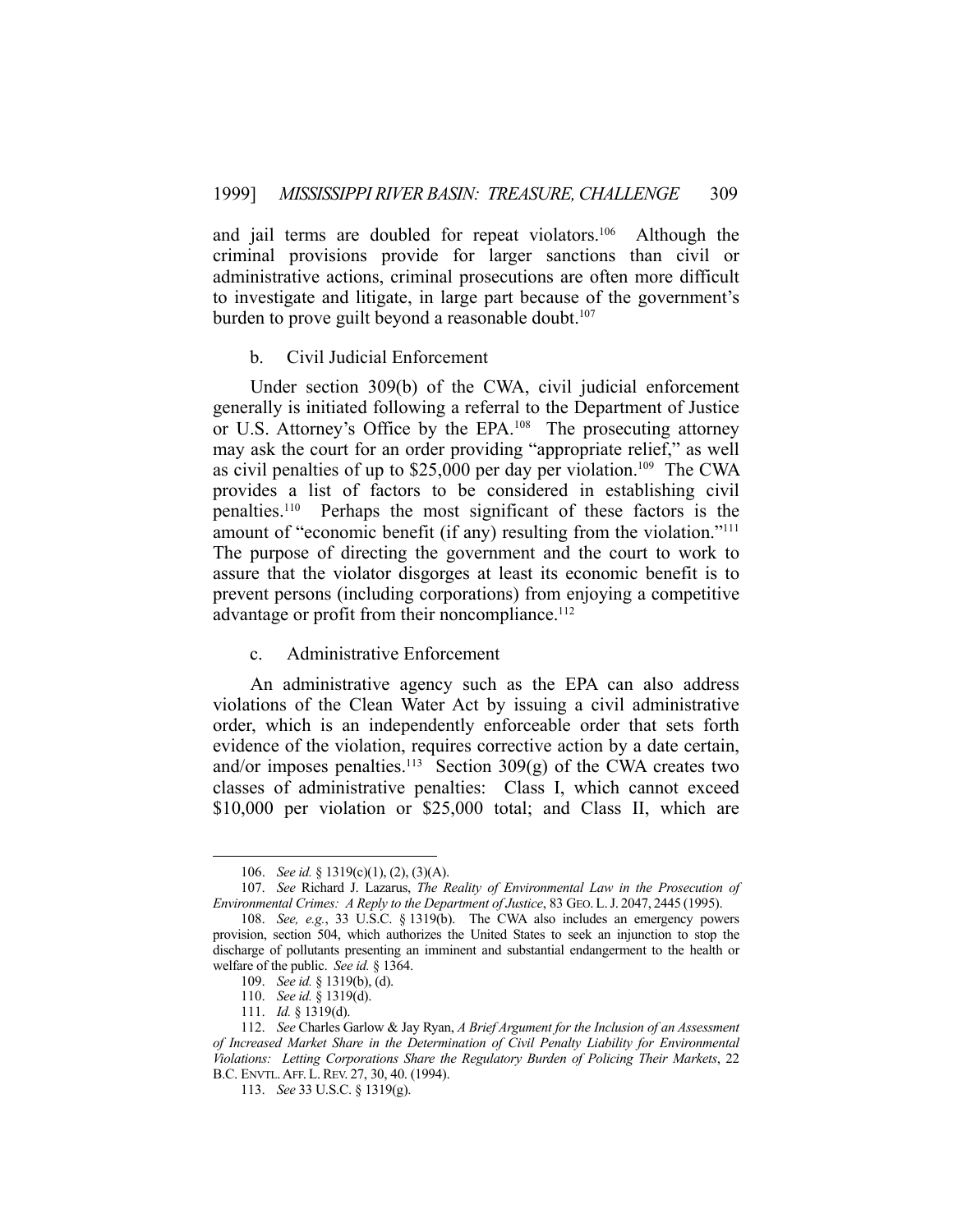assessed at an amount not to exceed \$10,000 per violation but which can be as high as  $$125,000$  in total amount.<sup>114</sup>

#### d. Citizen Suits

 Citizen suits, in which citizens act as "private attorneys general," are also a significant component of the enforcement conducted pursuant to the CWA.<sup>115</sup> Almost every federal environmental law provides citizens with a direct cause of action against persons who are violating statutory requirements.<sup>116</sup> Under section 505 of the CWA, citizens are authorized to sue to require the compliance of a person in violation of the act or to require the government to perform a nondiscretionary duty.<sup>117</sup> Section 505 provides that any person may file a lawsuit in federal district court for a violation of the CWA after giving at least sixty-days notice to the federal and state regulatory agencies, and may obtain from the court an order to enforce the applicable effluent standard or perform the nondiscretionary duty, as well as civil penalties.<sup>118</sup> In addition, the court is authorized to award attorney's fees and the costs of litigation to the citizen filing the suit. $119$ 

#### 3. The Role of Cooperation

 Given the multitude of jurisdictions with responsibility for protecting water resources, cooperation among the relevant agencies at differing levels of government is critical. As a result, fora have developed throughout the country for institutionalizing such cooperation in a manner that maximizes the efficiency of the involved agencies, and minimizes duplication of effort.

 In the context of enforcement, for example, environmental investigative and enforcement agencies in many states have developed environmental task forces to coordinate their respective

 <sup>114.</sup> *See id.*

 <sup>115.</sup> *See* Gwyn Goodson Timms, *Statutorily Awarding Attorneys Fees in Environmental Nuisance Suits: Jump Starting the Public Watchdog*, 65 S. CAL. L.REV. 1733, 1754 (1992).

 <sup>116.</sup> *See, e.g.*, 16 U.S.C. § 1540(g) (1997) (Endangered Species Act); 42 U.S.C. § 6972 (1997) (Resource Conservation and Recovery Act); 42 U.S.C. § 7604 (1997) (Clean Air Act); 42 U.S.C. § 9659 (1997) (Comprehensive Environmental Response, Compensation and Liability Act).

 <sup>117.</sup> *See* 33 U.S.C. § 1365(a)(1)-(2).

 <sup>118.</sup> *See id.* § 1365(a).

 <sup>119.</sup> *See id.* § 1365; *see also* Gwaltney of Smithfield v. Chesapeake Bay Found., 484 U.S. 49, 64-67 (1987) (requiring that citizens must allege ongoing violations).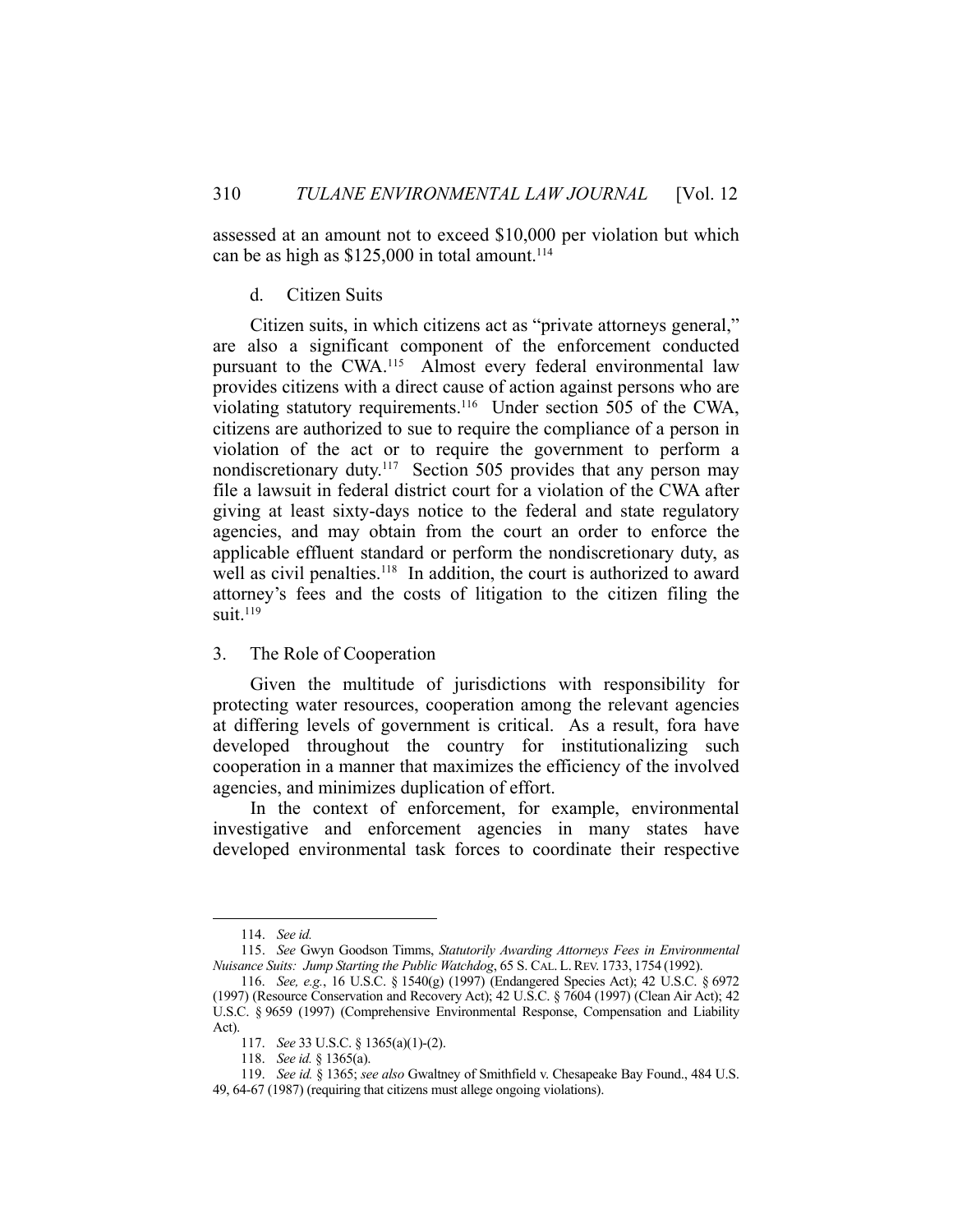efforts.120 Members of such task forces can include, among others: at the federal level, the U.S. Attorney's office, the FBI, the EPA, the U.S. Fish and Wildlife Service, and the Coast Guard; at the state level, the Attorney General's office, the environmental agency, and the natural resources agencies; and at the local level, the local or county prosecutors, the code inspectors, and the police. By meeting regularly to share information and divide up responsibilities, task forces produce more cases than the individual agencies could working separately and focus resources where there is the most need. Often, legal authorities at the federal, state, or local level may have a particular advantage in a specific context, and the task force can help the agencies send cases to the level of government at which the cases can be handled most effectively.<sup>121</sup>

 Because the problems of the Mississippi Basin cut across not just the different levels of government, but across many states and regions, cooperation is particularly critical in the development of solutions there. Although each state and locality are critical to addressing the issues in the Mississippi Basin, a real solution will require broader initiatives. Parts III and IV of the Article discuss two such initiatives.

#### IV. THE CLEAN WATER ACTION PLAN

1

#### *A. Background on the Clean Water Action Plan*

 On October 18, 1997, the twenty-fifth anniversary of the Clean Water Act, Vice President Gore directed that federal agencies develop a plan to achieve the original goal of the CWA of assuring clean, safe rivers, streams, and coastal areas for all Americans.<sup>122</sup> Although regulations and incentives implemented pursuant to the CWA have made "outstanding progress in reducing water pollution and restoring our rivers, lakes and coastal waters, ... serious water pollution

 <sup>120.</sup> *See* Earl E. Devaney & Michael J. Penders, *United States Perspective on Transboundary Investigations: Cases and Essential Strategies for Interdiction of International Environmental Crime*, NAAG NAT'L ENVTL. ENFORCEMENT J.,June 1996, at 26, 27.

 <sup>121.</sup> For example, in Missouri, where in the Eastern District one of the most effective task forces operates, state law provides only misdemeanor criminal penalties for violations of the environmental law. *See, e.g.*, MO. REV. STAT. § 260.211 (1998) (outlining the punishment for the criminal disposition of demolition waste); MO. REV. STAT. § 260.425 (outlining the punishment for hazardous waste management violations). As a result, the task force can help direct cases that merit more severe treatment to the U.S. Attorney. The success of the task force is confirmed by the fact that the state Attorney General's office has designated two assistant attorneys general to handle cases in federal court through the U.S. Attorney's office.

 <sup>122.</sup> *See* Letter from Carol Browner and Dan Glickman to Vice President Albert Gore, Jr. (Feb. 14, 1998), *reprinted in* U.S. EPA, CLEAN WATER ACTION PLAN: RESTORING AND PROTECTING AMERICA'S WATERS, (1998) [hereinafter CLEAN WATER ACTION PLAN].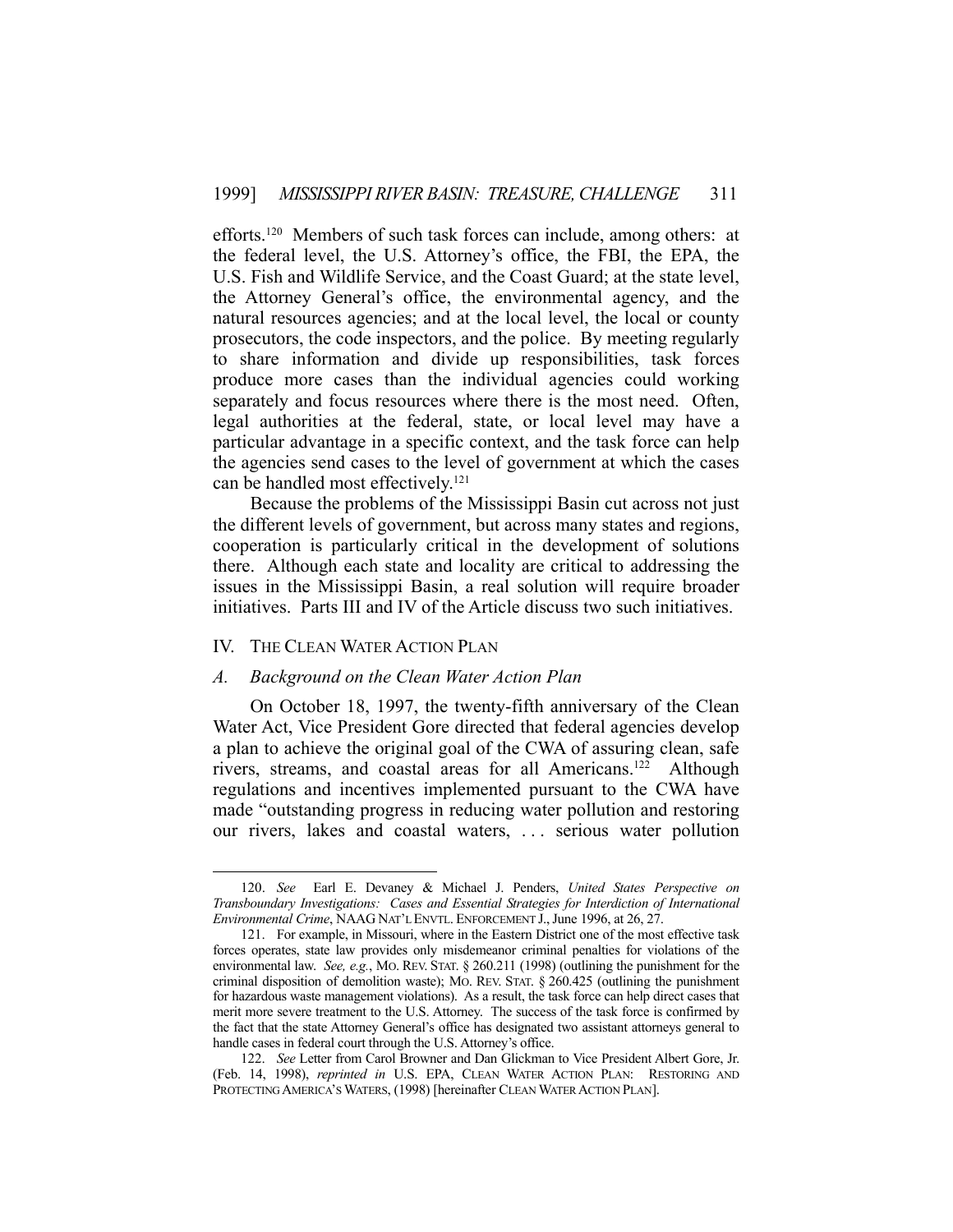problems persist."<sup>123</sup> Many of those problems are caused by nonpoint sources, most of which are beyond the scope of the regulatory authority provided in the Act.124 To address these problems, and to continue to make progress in controlling point source discharges, the Clean Water Action Plan (the Plan) charts a new and coordinated course for the federal government, in cooperation with states, tribes, local governments, citizens, and businesses.<sup>125</sup> The final Plan was issued on February 19, 1998.<sup>126</sup>

 Consistent with the Vice President's emphasis on measurable progress toward defined goals, the Plan sets forth about a hundred specific action items that are to be implemented, and provides for periodic reports to chart the implementation of those action items.127 The action items fall into four broad categories, each of which is worth mentioning given that each contains tools that will be critical to restoring any of the nation's troubled waters, including especially the Mississippi and its tributaries.

1. A Watershed Approach

 The first guiding theme of the Plan is a continuation of the shift in the way that water quality problems are addressed. For many years, efforts to address water pollution focused on point source controls, often derived from technology based limits.<sup>128</sup> Now that such controls on point sources are generally in place, the Plan calls for states, tribes, and federal agencies to evaluate the health of the 2000 watersheds around the country, and to measure the progress toward achieving water quality standards in each of those watersheds.<sup>129</sup> In other words, achievement of water quality standards, and not of technology based controls, should be the primary measure of success.<sup>130</sup>

 <sup>123.</sup> *Id.* In particular, the cover letter from Administrator Browner and Secretary Glickman notes: "States report that about 40 percent of the waters they assessed do not meet water quality goals. About half of the nation's over 2,000 major watersheds have serious or moderate water quality problems." *Id.*

 <sup>124.</sup> *See* 33 U.S.C. § 1362(14) (exempting from the term "point source" and therefore from most of the Act's regulatory scheme "agricultural stormwater discharges and return flows from irrigated agriculture").

 <sup>125.</sup> *See* CLEAN WATER ACTION PLAN,*supra* note 122, at ii.

 <sup>126.</sup> *See id.*

 <sup>127.</sup> *See id.* at 68.

 <sup>128.</sup> *See id.* at i-iv; *see also* 33 U.S.C. § 1311(b) (requiring development of point source effluent limitations "which shall require the application of best practicable control technology currently available").

 <sup>129.</sup> *See* CLEAN WATER ACTION PLAN*,supra* note 122, at ii-iv.

 <sup>130.</sup> *See id.*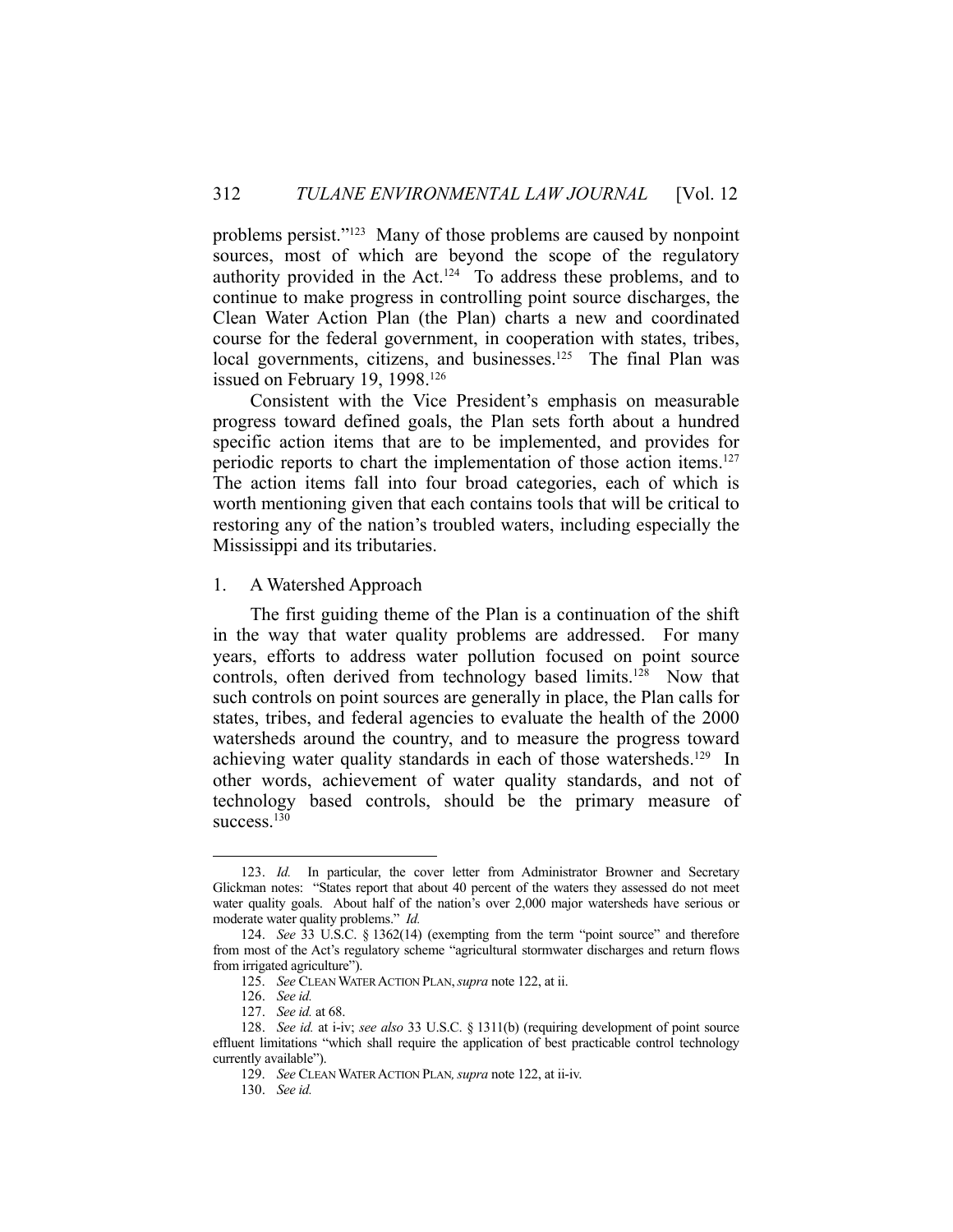With funding proposed by the Plan, states and tribes have already begun the process of assessing the watersheds within their jurisdictions and developing action strategies to address problem watersheds and protect healthy watersheds.<sup>131</sup> The Plan instructs the federal government to provide assistance where needed, and to assure that watersheds are addressed around the country, regardless of where they are located.132 The Plan also notes that coordinating enforcement on a watershed basis will allow enforcement resources to be used efficiently to achieve water quality goals in troubled watersheds.<sup>133</sup>

#### 2. Enhanced Federal and State Standards

 The second theme is that the Plan calls on federal, state, tribal, and local governments to strengthen existing programs and standards. These enhanced standards and programs will focus in particular on assuring that fish and shellfish are safe to eat, that the number of fish advisories falls,<sup>134</sup> that beaches are safe for swimmers and vacationers,<sup>135</sup> and that every American has safe water to drink.136 Enhanced programs will address the continuing harm to our waterways done by storm water runoff and animal feeding operations.137

#### 3. Natural Resource Stewardship

 The third theme of the Plan is natural resource stewardship. The federal government owns 400 million acres of land in the country, exclusive of Alaska, and 400 million acres in Alaska.<sup>138</sup> Over sixtyfive percent of all threatened and endangered species find protection on federal lands.139 The Plan directs federal land management agencies to develop a unified policy for managing federal lands to ensure the health of the ecosystems found on those lands and the waters that receive runoff from those lands.<sup>140</sup> Each year, in accordance with the Plan, federal land managers must improve water quality protection for over 2000 miles of roads and trails through the year 2005, and decommission 5000 miles per year by 2002.141

 <sup>131.</sup> *See id.* at iii.

 <sup>132.</sup> *See id.* at 87.

 <sup>133.</sup> *See id.* at 18.

 <sup>134.</sup> *See id.* at v.

 <sup>135.</sup> *See id.*  136. *See id.* at 13.

 <sup>137.</sup> *See id.* at v. 138. *See id.* at v-vi.

 <sup>139.</sup> *See id.* at 30.

 <sup>140.</sup> *See id.* at v-vi.

 <sup>141.</sup> *See id.* at vi.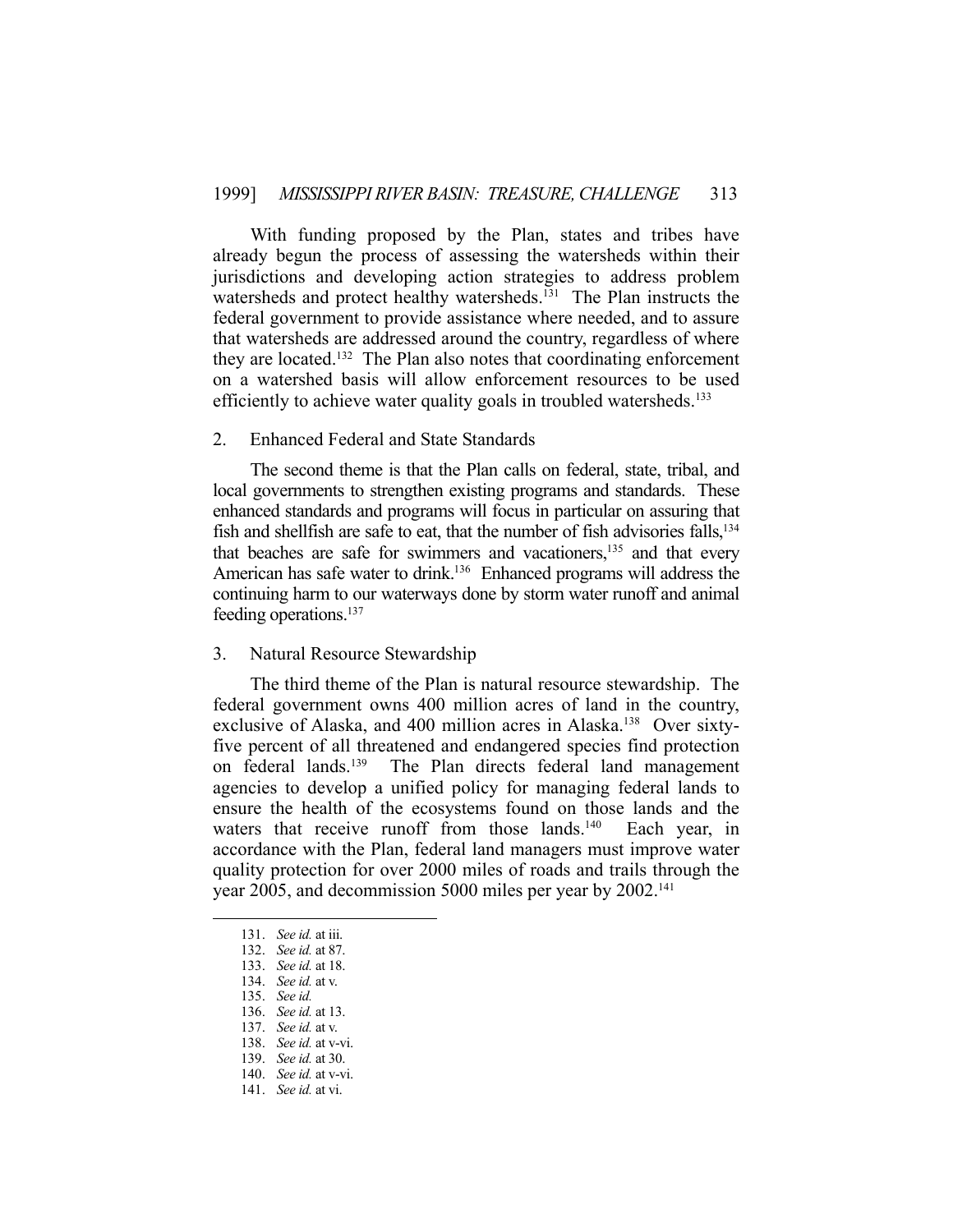Regarding private lands, the Plan contains a number of action items designed to enhance good stewardship practices by private landowners. Nearly half of the land in the country, exclusive of Alaska, over 900 million acres, is owned by farmers and ranchers.<sup>142</sup> To encourage good stewardship practices on farm and ranch land, the Plan provides a number of incentives for farmers and ranchers.<sup>143</sup> Most notably, the Department of Agriculture "will establish by the year 2002 two million miles of conservation buffers" along the nation's waterbodies.144

#### 4. Enhanced Information Accessibility

 The fourth theme of the Plan is better and more accessible information. Federal agencies are required to update protocols and monitoring parameters, and to identify areas where there is a need for enhanced monitoring.<sup>145</sup> By the year 2000, the agencies have to model the sources of nonpoint source runoff and track improvements in nonpoint controls.146 The large amount of information that is collected will be made available on the internet.<sup>147</sup>

#### *B. The Clean Water Action Plan and the Mississippi River Basin*

 Although the Clean Water Action Plan will guide the efforts of the federal government in addressing water quality problems throughout the country, the Plan will be particularly relevant in the Mississippi River Basin. As discussed above, the Mississippi system suffers from an array of problems, the solutions to many of which are beyond the scope of the regulatory structure established by current federal law.148 At the same time, the national scope of the problems presented by the Mississippi often appears to require solutions that at least are coordinated at the federal level. The Clean Water Action Plan is designed to provide just that type of coordination.<sup>149</sup>

 <sup>142.</sup> *See id.* 

 <sup>143.</sup> *See id.* 

 <sup>144.</sup> *Id.*

 <sup>145.</sup> *See id.* at vii.

 <sup>146.</sup> *See id.* at 55.

 <sup>147.</sup> *See id.* at 70-71.

 <sup>148.</sup> *See* discussion *supra* Part I.

 <sup>149.</sup> The Plan provides, for example, for a National Watershed Forum to "provide a coordinating mechanism for the development of watershed assessment, restoration, and protection efforts." CLEAN WATER ACTION PLAN, *supra* note 122, at 87. The Forum is to include representatives of federal and state agencies, tribal and local governments, "other stakeholder organizations," and "watershed partnerships and citizens." *Id.*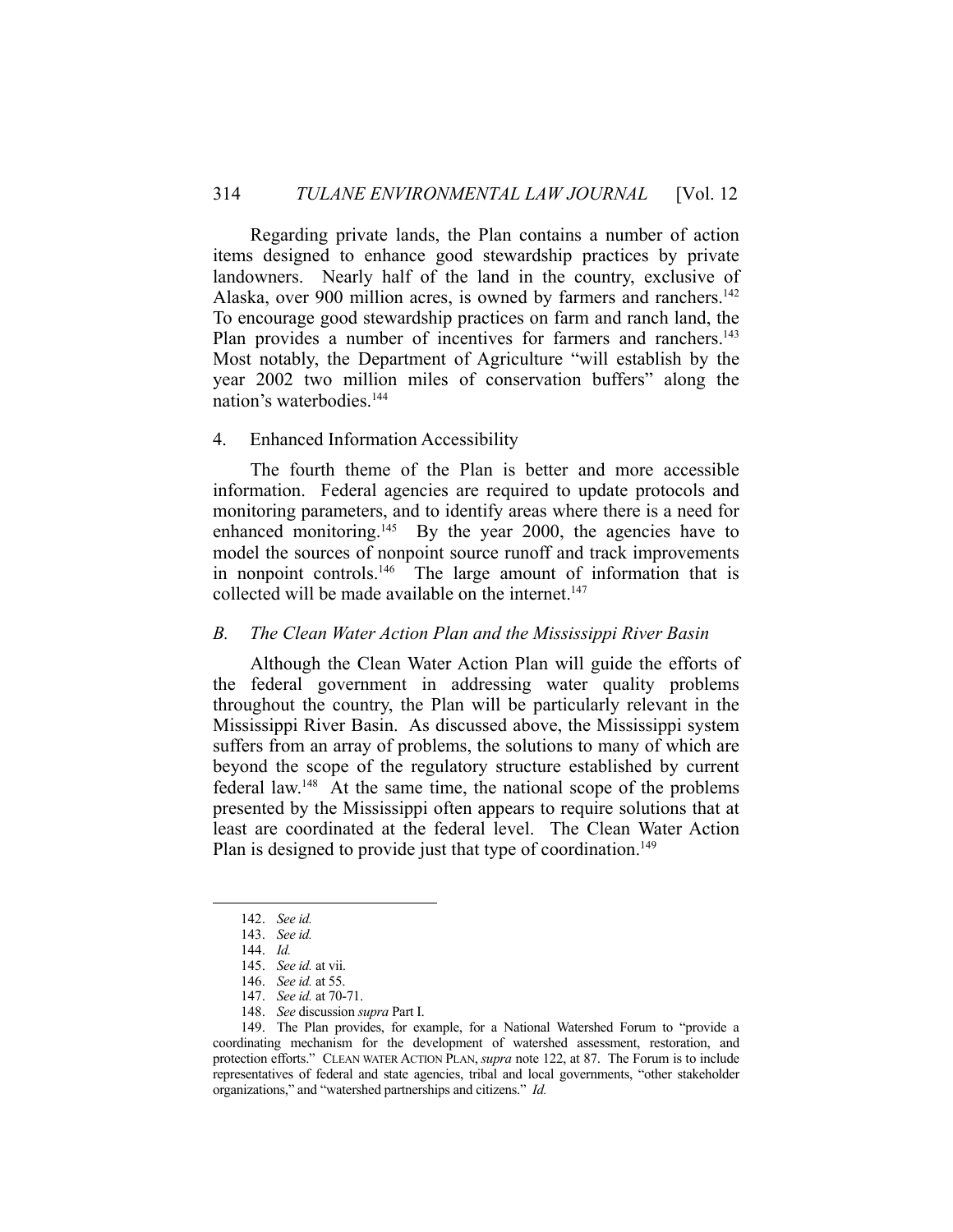Indeed, in many ways, the Clean Water Action Plan seems ideally suited to address the problems of the Mississippi Basin in the absence of new federal legislation. While recognizing the critical importance of cooperation among federal, state, local, and tribal governments, citizens and businesses, the Plan emphasizes that those cooperative efforts must be guided by standards set at the federal level.150 Only if everyone across the Mississippi watershed understands the common goals can local priorities be established and local progress be measured.

 Perhaps one of the most critical aspects of the Plan as it applies to the effort to clean up the Mississippi and its tributaries is the Plan's emphasis on accountability. By insisting on the establishment of clear standards and constant monitoring to measure progress toward achievement of those standards,<sup>151</sup> the Plan makes it easy to know whether the federal, state, tribal, and local governments are succeeding in securing clean water in each of the 2000 watersheds across the country. Citizens can then decide the extent to which their elected officials should bear responsibility for any failure to do so. Similarly, citizens and the government will be able to gauge more easily whether businesses and farmers are causing disproportionate or illegal levels of pollution,<sup>152</sup> and will then be able to pursue whatever legal or political recourse is available. The Plan notes, in particular, that "[f]ull and fair implementation of clean water programs requires strong compliance and enforcement efforts and a firm commitment to protect all citizens equally."153

#### V. MISSISSIPPI RIVER BASIN INITIATIVE

 On September 9, 1998, U.S. Attorney General Janet Reno and EPA Administrator Carol Browner traveled to St. Louis, Missouri, to attend a meeting of federal, state, tribal, and local investigators and prosecutors working on the Mississippi River Basin Initiative (the Initiative).<sup>154</sup> At the conclusion of the meeting, the Attorney General and the Administrator announced the accomplishments of the initiative during the previous year: "54 criminal [convictions], over

 <sup>150.</sup> *See id.* at 12.

 <sup>151.</sup> *See id.* at 68.

 <sup>152.</sup> *See id.* at 68-71 (providing for Internet access to numerous databases on water quality and regulatory compliance).

 <sup>153.</sup> *Id.* at 18.

 <sup>154.</sup> U.S. EPA, RENO AND BROWNER ANNOUNCE SHELL OIL WILL HELP CLEAN UP THE MISSISSIPPI RIVER: ANNOUNCEMENT PART OF COMPREHENSIVE, COORDINATED EFFORT TO STOP POLLUTION OF RIVER THAT HAS RESULTED IN OVER 50 CRIMINAL CONVICTIONS 1 (Sept. 9, 1998) (press release) (on file with author) [hereinafter MISSISSIPPI RIVER INITIATIVE PRESS RELEASE].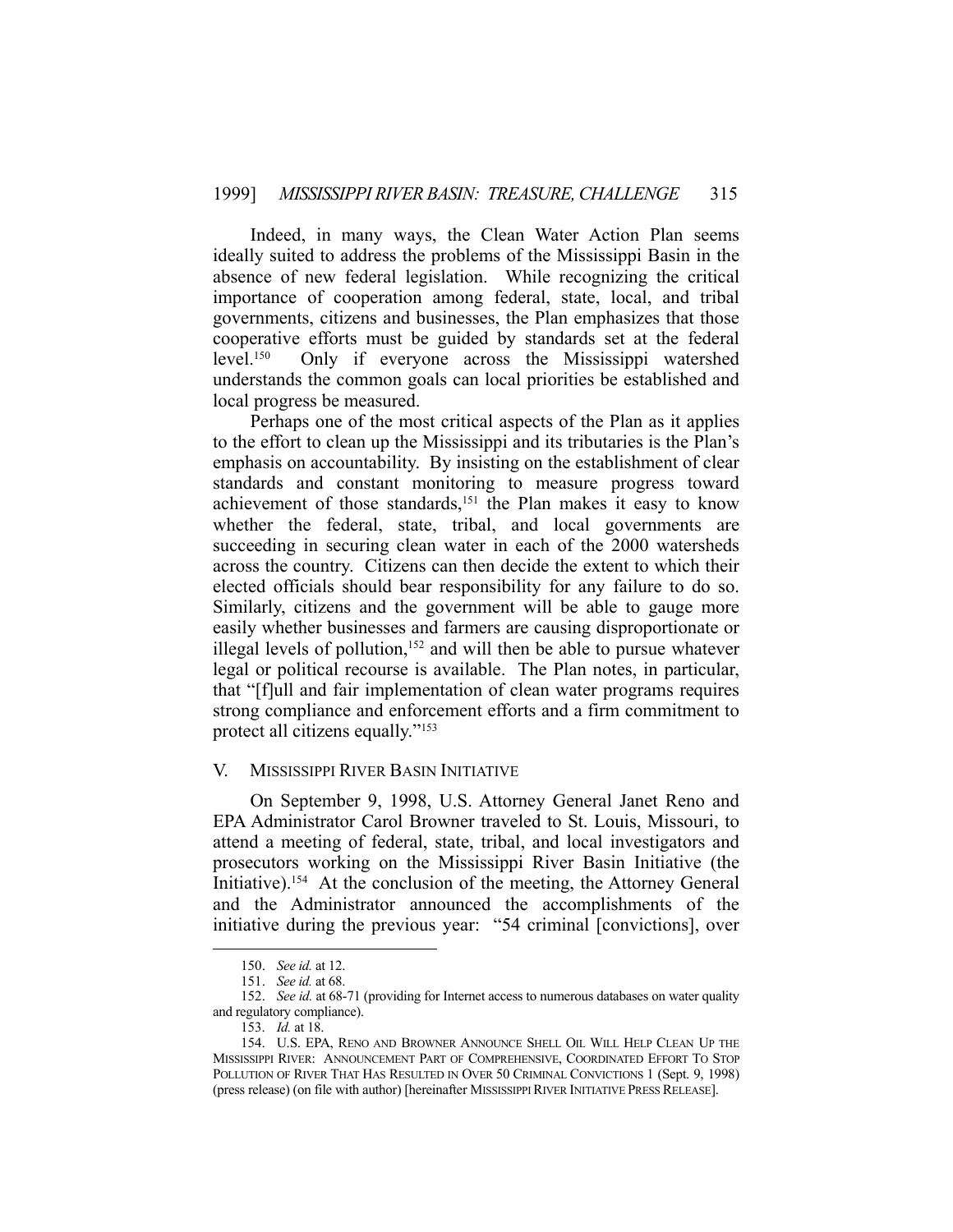\$10 million worth of criminal [fines] and restitution and over eight years in prison terms . . . . 18 civil judicial actions worth over 18 million dollars in civil penalties and 93 administrative cases involving 104 facilities worth \$900,000 in civil penalties."155 According to the jointly issued press release, the cases "addressed violations which included illegal dumping from barges, illegal filling of wetlands, spills of oil and other hazardous materials, sewer overflows, and discharges of chemicals such as cyanide, heavy metals and hydrofluoric acid into the Mississippi River or its tributaries."<sup>156</sup>

 As noted above, the Clean Water Action Plan structures government efforts to restore the country's rivers, lakes, and coastal areas around watersheds.<sup>157</sup> The Plan specifically provides that a watershed approach should be used to target enforcement resources.<sup>158</sup> The Plan states that, "[b]y coordinating compliance assistance and enforcement activities on a watershed basis, federal, state, and local governments will be better able to address the areas of noncompliance that are presenting a particular threat to the achievement of water quality goals."159 Though it was initiated before the Clean Water Action Plan was announced, the Initiative implements the watershed approach embodied in the Plan. As described by the Department of Justice and the EPA, the Mississippi River Basin Initiative is a "comprehensive, coordinated federal effort . . . to keep illegal pollution ranging from raw sewage to industrial waste out of the River and to restore the River and surrounding communities to its historic grandeur."160

 The consistency of the Initiative with the Plan is evidenced, however, not just by its watershed approach to enforcement targeting, but also by the fact that it is a joint effort of many federal and state agencies. The Initiative employs the cooperative efforts of the Department of Justice, the EPA's civil and criminal enforcement groups, the U.S. Customs Service, other U.S. Attorneys, the U.S. Coast Guard, the U.S. Fish and Wildlife Service, state attorneys general, state environmental agencies, the Federal Bureau of Investigation, and other state and local agencies.<sup>161</sup>

 <sup>155.</sup> *Id.* 

 <sup>156.</sup> *Id.*

 <sup>157.</sup> *See* CLEAN WATER ACTION PLAN,*supra* note 122, at 87.

 <sup>158.</sup> *See id.* at 86.

 <sup>159.</sup> *Id.* 

 <sup>160.</sup> MISSISSIPPI RIVER INITIATIVE PRESS RELEASE, *supra* note 154, at 1.

 <sup>161.</sup> *See id.* at 2.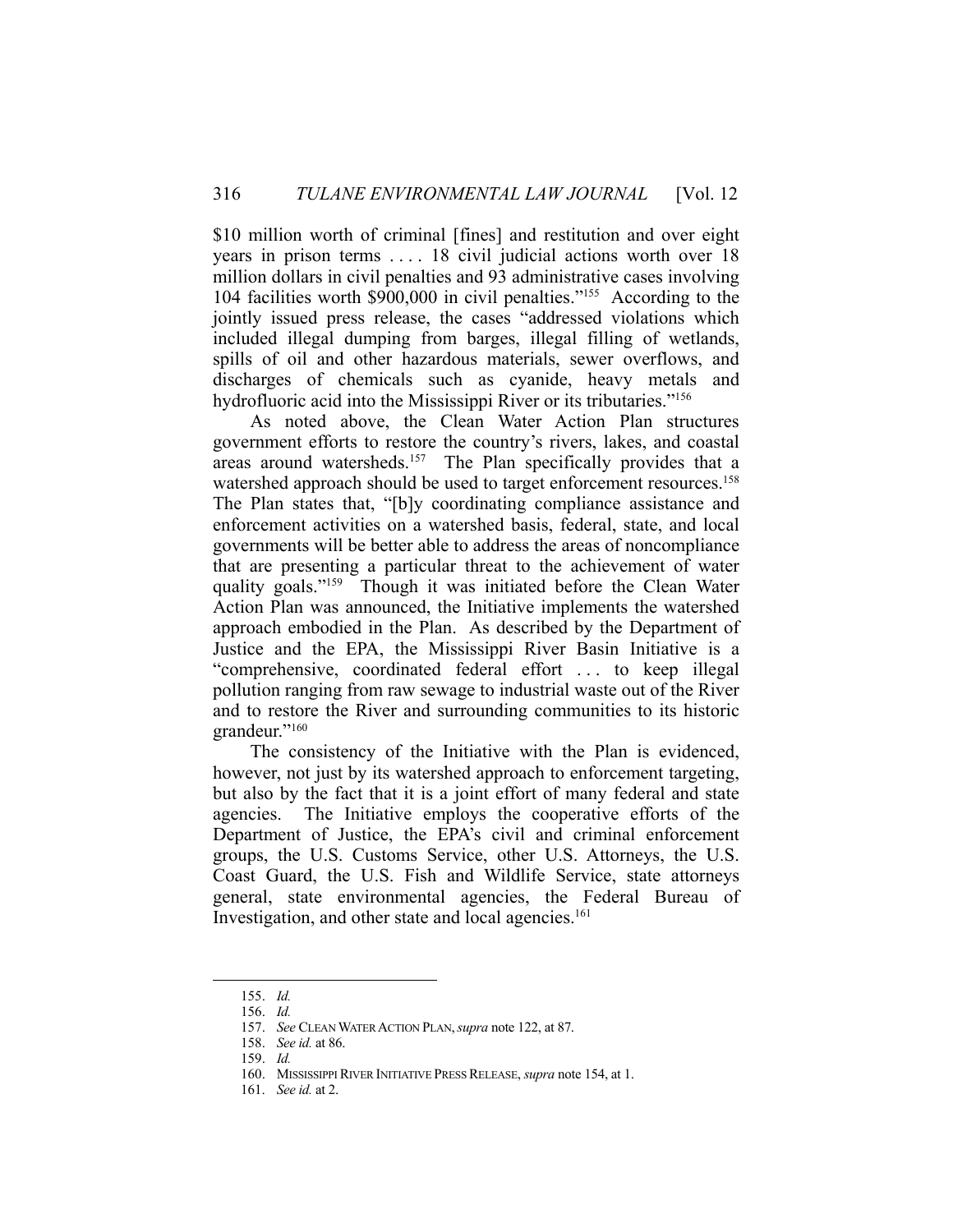The collection of agencies and levels of government represented in the Initiative and at the St. Louis meeting is a clear acknowledgment that the Mississippi, like many other watersheds, can be cleaned up effectively only through the coordinated efforts of federal, state, tribal, and local authorities. Attorney General Reno made the same point, with an enforcement emphasis, when she said that "'[w]e have a responsibility to restore and protect [the Mississippi]  $\ldots$  To those who think that they can get away with illegally polluting our River, we say this: we will work together at all levels of government to find you, prosecute you and make you clean up the mess you've made."<sup>162</sup>

 Just prior to announcing the accomplishments of the Initiative in St. Louis, Attorney General Reno and Administrator Browner visited the site of one of the Initiative cases, *United States v. Ray's Automotive*, that the Attorney General said typifies the effectiveness of cooperative efforts among the federal, state, and local governments.163 In brief, the case involved the illegal dumping of drums of hazardous waste along the banks of the Mississippi River.<sup>164</sup> What is notable is that the case was investigated by the EPA, the St. Louis Trash Task Force, the Missouri Department of Natural Resources, and the U.S. Coast Guard; and it was prosecuted in federal court by a trial attorney from the U.S. Justice Department Environmental Crimes Section, an assistant U.S. Attorney from the Eastern District of Missouri, and an Assistant Attorney General from the State of Missouri, all working out of the U.S. Attorney's office.165 The owner of Ray's Automotive was sentenced to thirty-seven months in prison and ordered to pay \$40,000 in restitution costs to the state, \$34,000 in restitution costs to EPA, and up to an additional \$90,000 in clean-up costs.166

 Although, as Attorney General Reno conceded, "'it will take some time to see results,"<sup>167</sup> given the size and scope of the problems that the Mississippi Initiative is addressing, the approach to enforcement embodied by the Initiative appears to show promise. Working on a watershed basis will allow the federal, state, tribal, and

<sup>162.</sup> *Id.* at 1 (quoting Attorney General Reno).

 <sup>163.</sup> *See* Edward L. Dowd, Jr., United States Attorney, Eastern District of Missouri, *Owner of Ray's Automotive is Sentenced to Three Years in Prison on Charges of Dumping Hazardous Wastes* 2 (Apr. 25, 1997) (press release) (on file with author).

 <sup>164.</sup> *See id.*

 <sup>165.</sup> *See id.* at 1-2.

 <sup>166.</sup> *See id.* at 1.

 <sup>167.</sup> Michael Grunwald, *Shell Pays \$1.5 Million for Polluting River; U.S. Effects Crackdown on Mississippi*, WASH. POST, Sept. 10, 1998, at A1 (quoting Attorney General Reno).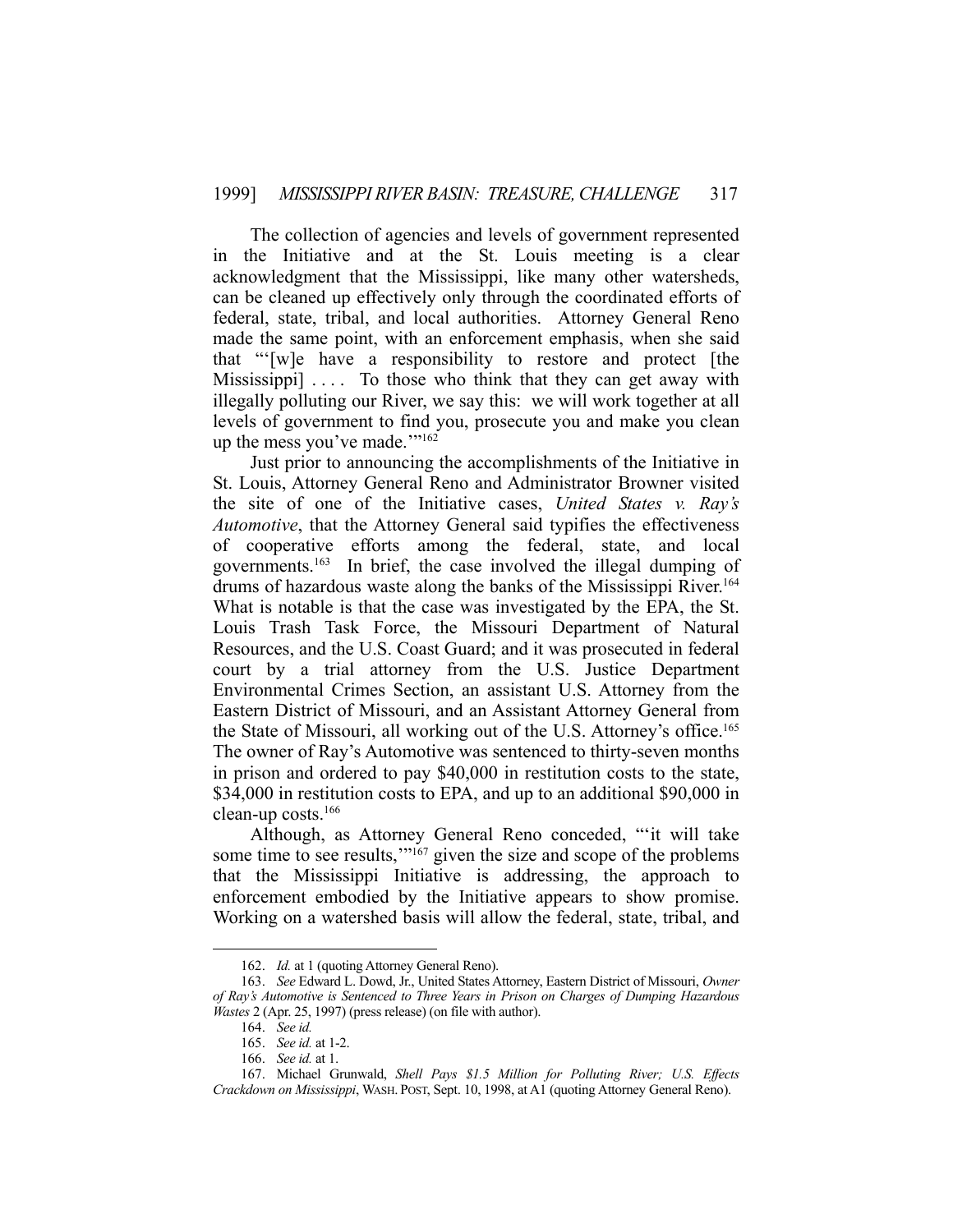local agencies to target resources where the need is most acute; and the close cooperation among the governments, as exemplified by *Ray's Automotive*, should allow the resources that are targeted to be used in the most efficient manner. Even if the progress is initially slow, there is good reason to expect that the Attorney General was correct when she said that "'[w]hen you look at the scope of what's happening, it's clear that we're going to have a real impact."<sup>168</sup>

#### VI. CONCLUSION

 The Mississippi River and its tributaries have been under siege for more than a century. Even as he was immortalizing the River in his writings, Mark Twain recognized the problems confronting the River, and those problems have become only more pressing in this century. Indeed, the array and complexity of the threats to the River's ongoing viability as a natural resource—in addition to its use as a conduit for transport—are staggering. Although there has been progress in cleaning up the River during the quarter-century of the Clean Water Act's existence, that period of time has also served to highlight the problems that remain, particularly the problems caused by nonpoint source pollution from agriculture and by the channeling of the River's waterway. As the Clean Water Action Plan noted in regard to water resource problems generally, "the nation's clean water program is at a crossroads."169 In order to continue making progress, "the nation must chart a new course to address the pollution problems of the next generation."170

 In the Clean Water Action Plan and in the Mississippi River Basin Initiative, the direction of that new course is coming into focus, especially as it relates to cleanup of the Mississippi Basin. In the words of EPA Administrator Carol Browner and Secretary of Agriculture Dan Glickman, "a key element in the Action Plan is a new cooperative approach to watershed protection in which state, tribal, federal, and local governments, and the public first identify the watersheds with the most critical water quality problems and then work together to focus resources and implement effective strategies to solve those problems."171 Neither the Clean Water Action Plan nor the Mississippi River Basin Initiative has been around very long yet, and the problems they are tackling are daunting; but the approach they

 <sup>168.</sup> *Id.* (quoting Attorney General Reno).

 <sup>169.</sup> CLEAN WATER ACTION PLAN, *supra* note 122, at i.

 <sup>170.</sup> *Id.*

 <sup>171.</sup> Letter from Carol Browner and Dan Glickman to Vice President Albert Gore, Jr., *supra* note 122.